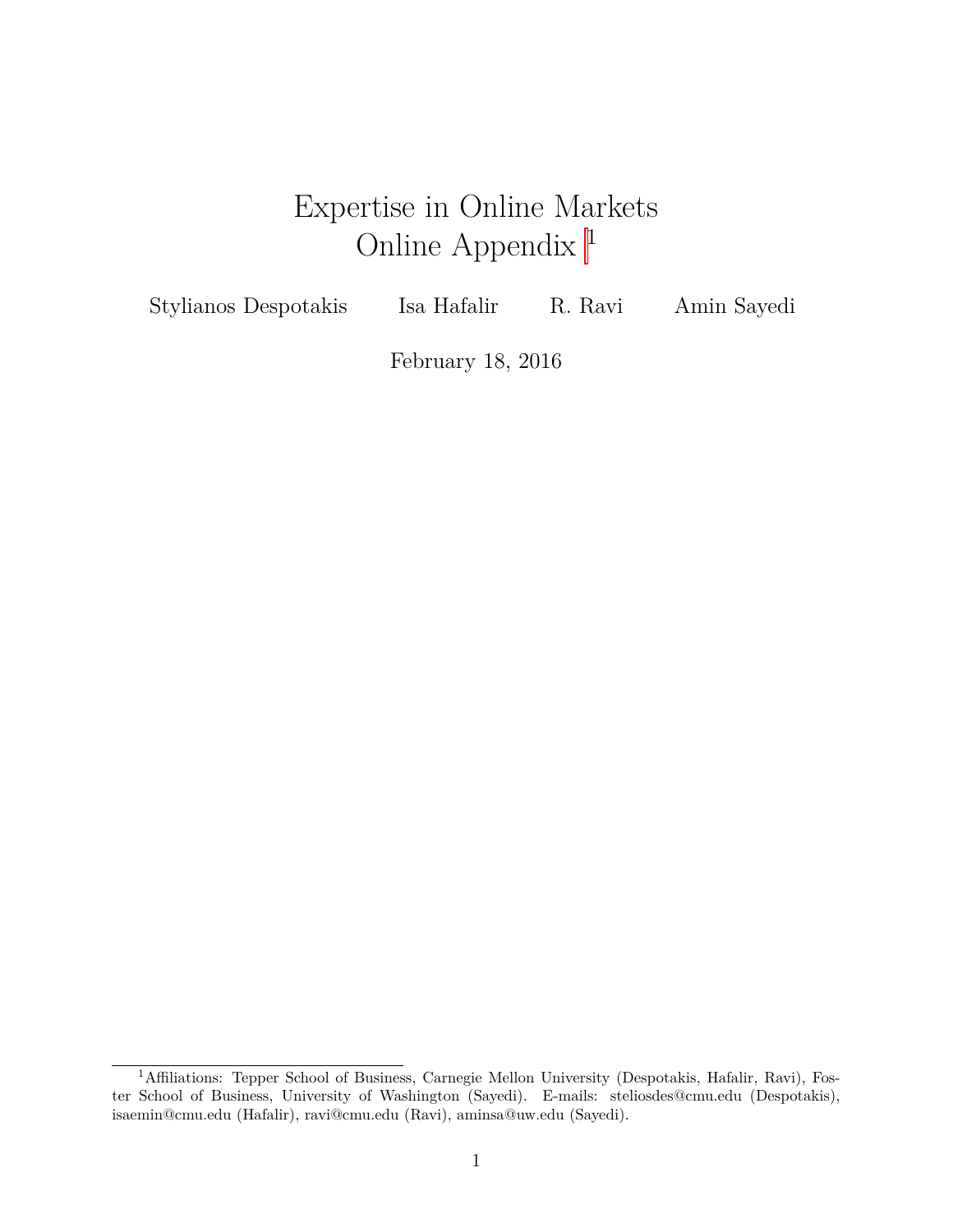# **B Online Appendix**

In this Online Appendix, we first give a complete proof of the equilibrium characterization lemma [2](#page-0-0) in section [B.1.](#page-1-0) In Section [B.2,](#page-12-0) we calculate the explicit upper bound  $\bar{\delta}$  on the value of  $\delta$  alluded to in the Appendix Section [A.3.](#page-0-0) We then provide a robustness check on the choice of our tie-breaking rule in Section [B.3](#page-17-0) by showing that the analog of the main lemma [2](#page-0-0) continues to hold even if we invert the tie-breaking rule to favor experts instead of non-experts. In the next Section [B.4,](#page-24-0) we show an extrapolation of our main result for the case when the private value distribution has a support of more than two values, thus lending support for our main observations in the limiting continuous case. Finally, in Section [B.5,](#page-29-0) we consider equilibria when sellers sell in an auction but can choose between hard-close versus soft-close formats.

# <span id="page-1-0"></span>**B.1 Proof of Lemma [2](#page-0-0)**

*Proof.* We will group the nine equilibria into four cases. These are  $v < \min\{M_1, M_2\}$  (equilibria 1, 2, 3 and 4),  $M_2 \le v < M_1$  (equilibria 5 and 6),  $\max\{M_2, M_1\} \le v$  (equilibrium 9), and  $M_1 \le v < M_2$  (equilibria 7 and 8).

**Case 1.** First, assume that  $v < \min\{M_1, M_2\}$ . This means that  $cq + v < c$  and  $v < cq$ . Consider the following general set of strategies:

- High Expert: If  $C = 0$ , bids  $v$  in the first stage and does nothing in the second stage. If  $C = c$ , bids  $cq + v$  in the first stage and bids  $c + v$  in the second stage.
- Low Expert: If  $C = 0$ , does nothing. If  $C = c$ , he bids  $cq + v$  in the first stage and  $c$ in the second stage.
- High Non-Expert: Bids  $cq + v$  in the first stage. If he sees a bid other than  $0, v, cq,$  or  $cq + v$  in the first stage, he bids  $c + v$  in the second stage. Otherwise, he bids  $c$  in the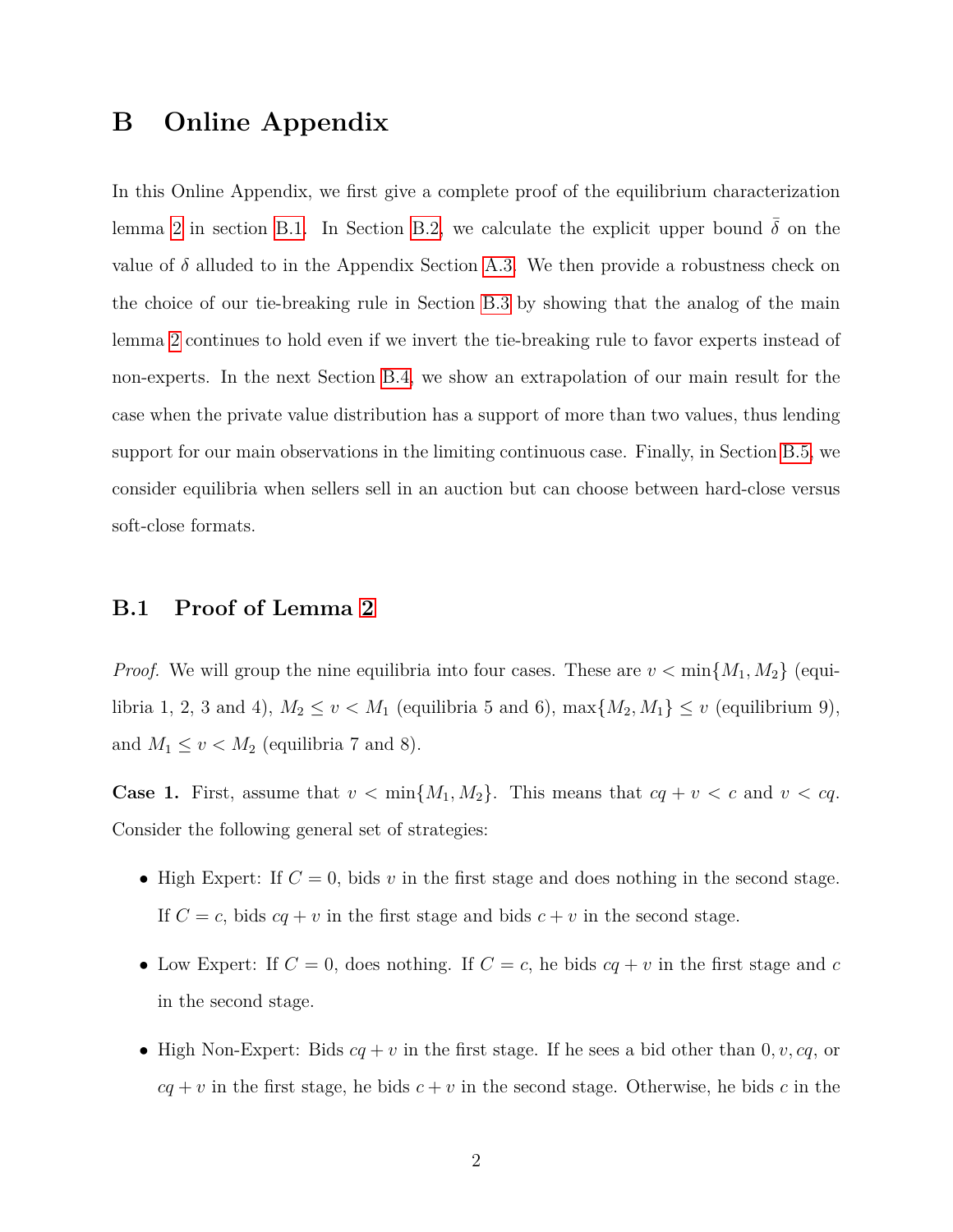second stage with probability  $1 - a$ .

• Low Non-Expert: Bids *cq* in the first stage with probability *b* and *v* with probability  $1 - b$ . If his bid was *v*, he bids *cq* in the second stage with probability  $1 - g$ .

The probabilities *a, b, g* are as yet undetermined . For now, we just assume that *a >* 0. We will examine if anyone has an incentive to change his strategy and at the same time try to determine the probabilities and the conditions for which the above is an equilibrium. These conditions will give us the proof that equilibria 1 and 3 are correct. Later, we will relax the assumption on *a* and examine what happens when  $a = 0$ ; this will lead us to conditions that equilibria 2 and 4 are correct, and will conclude the proof of the four equilibria in the first case.

— High Expert with  $C = 0$ : His valuation is *v* and now he bids *v* in the first stage. If he does nothing in the first stage and he bids  $v$  in the second stage, then there is some probability that his bid will not go through with a payoff of 0, and in the case it goes through, his payoff would be the same in all cases as if he had bid  $v$  in the first stage (against a low non-expert, his payoff is 0 in both cases). Therefore, it is optimal for him to follow this strategy.

— High Expert with  $C = c$ : His valuation is  $c + v$  and now he bids  $cq + v$  in the first stage and bids  $c + v$  in the second stage. We consider three alternative strategies which dominate all the rest, and we prove that he doesn't have any incentive to deviate to any of them.

One strategy is to bid  $v$  in the first stage and  $c + v$  in the second stage. This strategy has a different result for him only if his bid in the second stage doesn't go through. In that case, by having a bid of *v* instead of a bid of *cq* + *v* can only decrease his payoff.

Another strategy is to bid 0 in the first stage and  $c + v$  in the second. The behavior of the rest of the bidders will not change, but his payoff will decrease because he can lose in some cases whereas the bid of  $cq + v$  would give him a positive payoff.

The last strategy is to bid  $c + v$  (or *c*) in the first stage and nothing (or  $c + v$ ) in the second.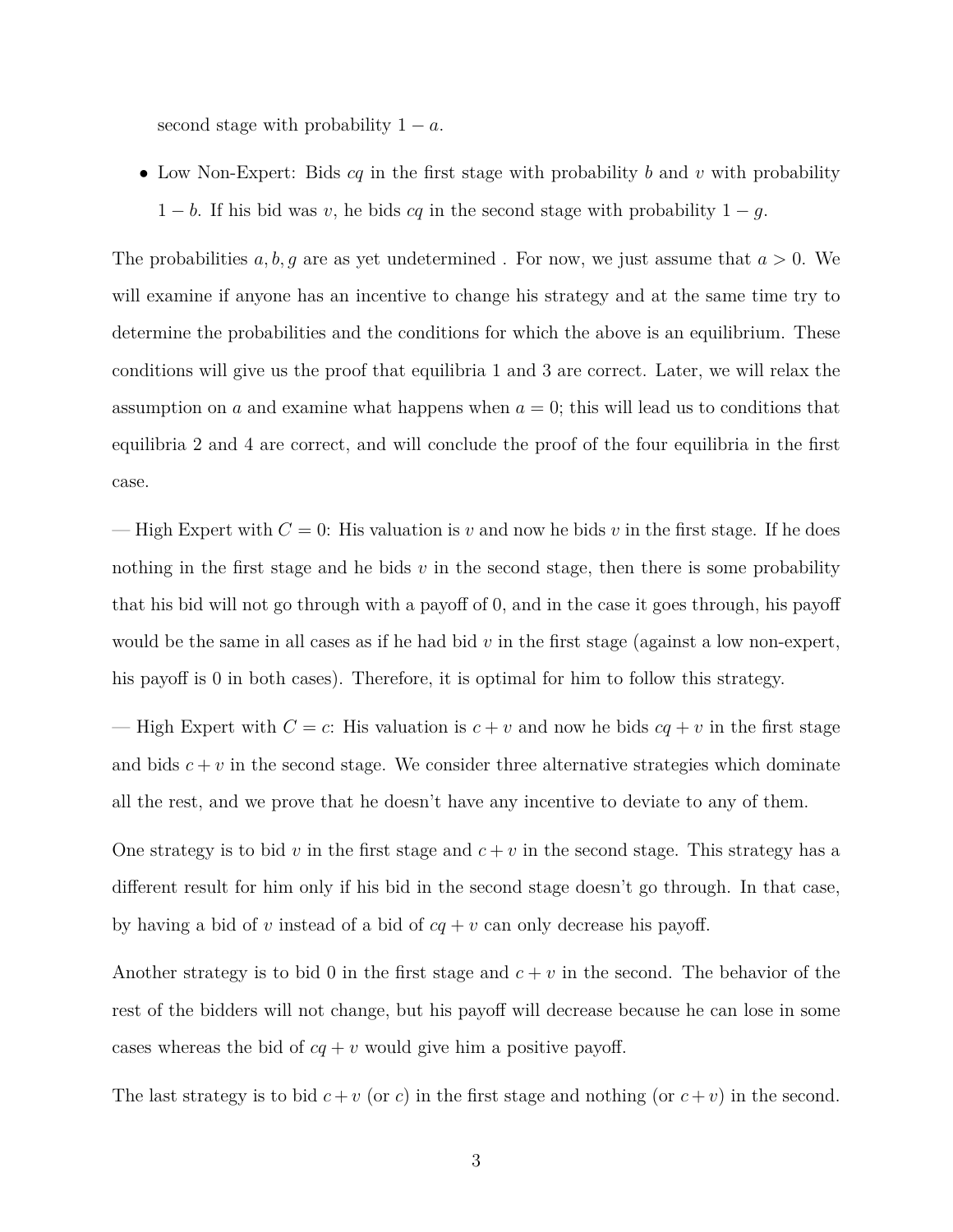However, if we assume that his bid will go through in the second stage, with the alternative strategy the result would be the same in all cases except in the case he faces a high nonexpert, where his payoff strictly decreases. Therefore, since  $\delta$  is sufficiently small<sup>[17](#page-3-0)</sup>, it is better to bid in the second stage.

— Low Expert with  $C = 0$ : His value is 0 and he does nothing, which is optimal for him.

— Low Expert with  $C = c$ : His value is  $c$ . The payoff if he bids  $c$  in the first stage is

$$
A(\delta) = pr((1 - \delta)0 + \delta(c - (cq + v)))
$$
  
\n
$$
+ p(1 - r)((1 - \delta)0 + \delta(c - (cq + v)))
$$
  
\n
$$
+ (1 - p)r((1 - \delta)0 + \delta(c - (cq + v)))
$$
  
\n
$$
+ (1 - p)r((1 - \delta)0 + \delta(c - (cq + v)))
$$
  
\n
$$
+ (1 - p)(1 - r)(b(c - cq) + (1 - b)(g(c - v) + (1 - g)(1 - \delta)(c - cq) + (1 - g)\delta(c - v))).
$$
  
\n
$$
= (p - q)(1 - \delta)(c - cq) + (1 - b)(g(c - v) + (1 - g)(1 - \delta)(c - cq) + (1 - g)\delta(c - v))).
$$
  
\n
$$
= (p - q)(1 - \delta)(c - cq) + (1 - b)(g(c - v) + (1 - g)(1 - \delta)(c - cq) + (1 - g)\delta(c - v)).
$$

The payoff with the current strategy is

$$
B(\delta) = \n\begin{bmatrix}\n(1-\delta) & \text{big goes through} \\
\text{big goes through} & \text{group of } \delta(c - (cq + v))) \\
+ p(1-r)((1-\delta)0 + \delta(c - (cq + v))) \\
\text{opponent is low expert} \\
+ (1-p)r(a(c - (cq + v)) + (1-a)(1-\delta)0 + (1-a)\delta(c - (cq + v))) \\
+ (1-p)(1-r)(b(c - cq) + (1-b)(g(c - v) + (1-g)(1-\delta)(c - cq) + (1-g)\delta(c - v)))\n\end{bmatrix}\n+ \n\begin{bmatrix}\n\delta & \text{if } \delta \text{ is the non-expert} \\
\text{big doesn't go through} & \text{group of } \delta \text{ is the upper term, } \\
+ p(1-r)\left((1-\delta)0 + \delta \frac{c - (cq + v)}{2}\right) \\
\text{opponent is low expert}\n\end{bmatrix}\n+ \n\begin{bmatrix}\n\frac{pr((1-\delta)0 + \delta0)}{2}\n\end{bmatrix}\n+ \n\begin{bmatrix}\n(1-p)r(0) \\
(1-p)(1-r)(b(c - cq) + (1-b)(g(c - v) + (1-g)(1 - \delta)(c - cq) + (1-g)\delta(c - v))) \\
\text{opponent is high non-expert}\n\end{bmatrix}.
$$

<span id="page-3-0"></span><sup>17</sup>Formally, this condition means  $\delta < \overline{\delta}$ , which we discuss in Section [B.2.](#page-12-0)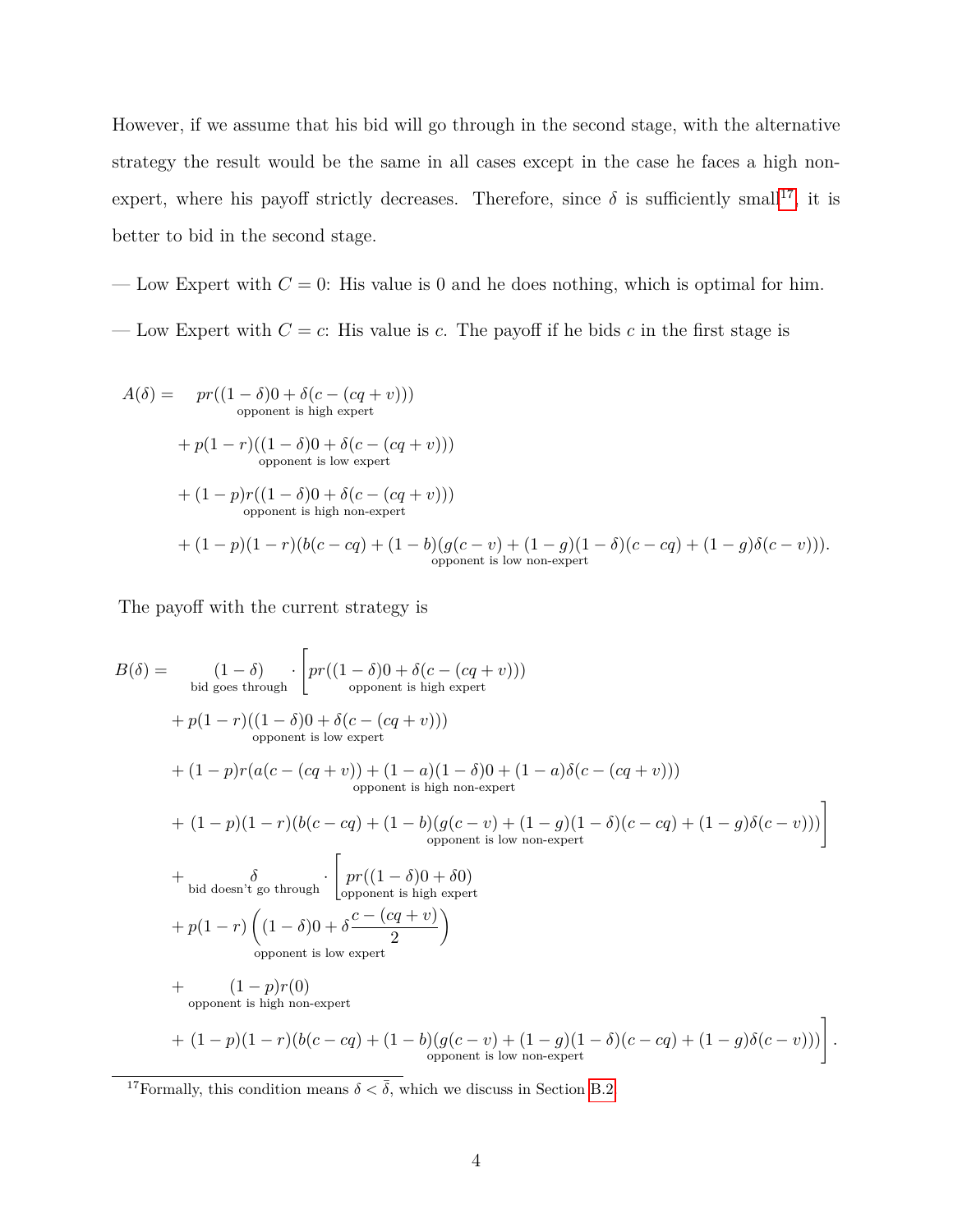It holds that *B*(0) − *A*(0) = (1 − *p*)*ra*(*c* − (*cq* + *v*)) *>* 0 (for *a >* 0), which means that for sufficiently small  $\delta$ ,  $B(\delta) > A(\delta)$ , i.e. the current strategy is better.

The alternative is to bid something else in the first stage other than  $cq + v$  or  $c$ , and  $c$  in the second, but this doesn't increase the payoff.

— High Non-Expert: His expected valuation is  $cq + v$ . Bidding something else other than  $cq + v$  in the first stage will not change the bidding behavior of the opponent to something better for him, therefore he prefers to bid  $cq + v$  in the first stage rather than wait.

In the second stage, it doesn't matter what they do if they see a bid of 0 or  $v$  or  $cq$ , since the result cannot change. If they see a bid other than  $0, v, cq,$  or  $cq + v$  (like  $c$  or  $c + v$ ), something that doesn't happen in the equilibrium, they assume that the common value is high which means that their valuation is  $c + v$ , so they bid  $c + v$ . The reason is that the only one who might have incentive to deviate from the current strategies is an expert with  $C = c$ who tries to bluff in some way to hide the common value.

If they see a bid of  $cq + v$ , then they know that their opponent is a high expert with  $C = c$ , or a low expert with  $C = c$ , or a high non-expert. Their payoff by doing nothing in the second stage is

$$
A_2 = \frac{prq}{prq + p(1-r)q + (1-p)r}((1-\delta)0 + \delta(c+v - (cq+v)))
$$
  
\n
$$
+ \frac{p(1-r)q}{prq + p(1-r)q + (1-p)r}((1-\delta)0 + \delta(c+v - (cq+v)))
$$
  
\n
$$
+ \frac{(1-p)r}{prq + p(1-r)q + (1-p)r}((a0 + (1-a)(1-\delta)0 + (1-a)\delta 0),
$$
  
\n
$$
+ \frac{(1-p)r}{prq + p(1-r)q + (1-p)r}(a0 + (1-a)(1-\delta)0 + (1-a)\delta 0),
$$
  
\n
$$
+ \frac{(1-p)r}{prq + p(1-r)q + (1-p)r}(a0 + (1-a)(1-\delta)0 + (1-a)\delta 0),
$$
  
\n
$$
+ \frac{(1-p)r}{prq + p(1-r)q + (1-p)r}(a0 + (1-a)(1-\delta)0 + (1-a)\delta 0),
$$
  
\n
$$
+ \frac{(1-p)r}{prq + p(1-r)q + (1-p)r}(a0 + (1-a)(1-\delta)0 + (1-a)\delta 0),
$$

while their payoff by bidding *c* is

$$
B_2=\left(1-\delta\right)\left[ \frac{prq}{prq+p(1-r)q+(1-p)r}((1-\delta)0+\delta(c+v-(cq+v)))\right.\\ \left.\left[\frac{prq}{prq+p(1-r)q+(1-p)r}((1-\delta)0+\delta(c+v-(cq+v)))\right.\right.
$$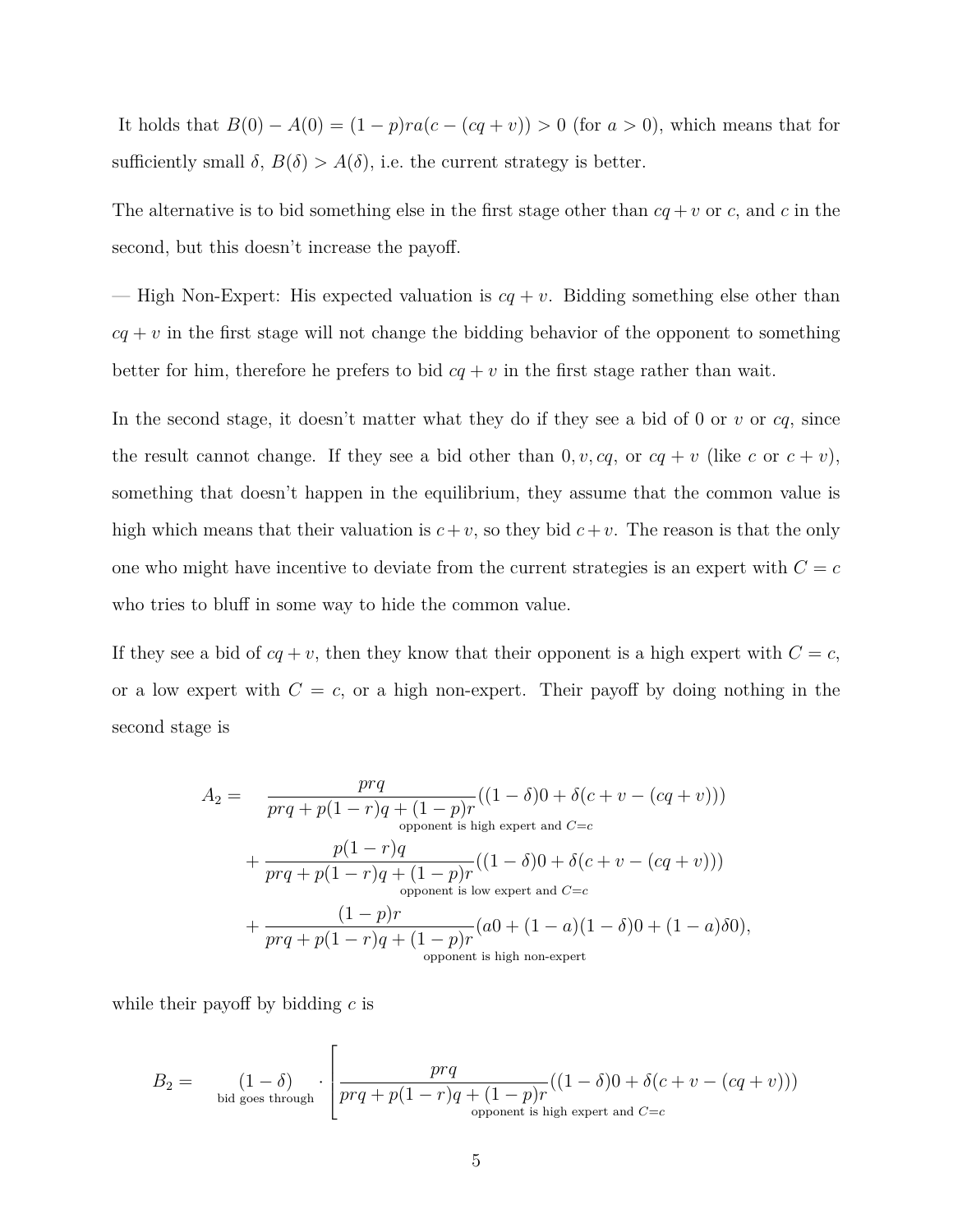+ 
$$
\frac{p(1-r)q}{prq + p(1-r)q + (1-p)r}((1-\delta)v + \delta(c+v - (cq+v)))
$$
  
\n
$$
+ \frac{(1-p)r}{prq + p(1-r)q + (1-p)r}(a0 + (1-a)(1-\delta)\frac{cq + v - c}{2} + (1-a)\delta 0)
$$
  
\n
$$
+ \frac{\delta}{\delta \text{ of the } \delta \text{ of the } \delta \text{ of the } \delta \text{ of the } \delta \text{ of the } \delta \text{ of the } \delta \text{ of the } \delta \text{ of the } \delta \text{ of the } \delta \text{ of the } \delta \text{ of the } \delta \text{ of the } \delta \text{ of the } \delta \text{ of the } \delta \text{ of the } \delta \text{ of the } \delta \text{ of the } \delta \text{ of the } \delta \text{ of the } \delta \text{ of the } \delta \text{ of the } \delta \text{ of the } \delta \text{ of the } \delta \text{ of the } \delta \text{ of the } \delta \text{ of the } \delta \text{ of the } \delta \text{ of the } \delta \text{ of the } \delta \text{ of the } \delta \text{ of the } \delta \text{ of the } \delta \text{ of the } \delta \text{ of the } \delta \text{ of the } \delta \text{ of the } \delta \text{ of the } \delta \text{ of the } \delta \text{ of the } \delta \text{ of the } \delta \text{ of the } \delta \text{ of the } \delta \text{ of the } \delta \text{ of the } \delta \text{ of the } \delta \text{ of the } \delta \text{ of the } \delta \text{ of the } \delta \text{ of the } \delta \text{ of the } \delta \text{ of the } \delta \text{ of the } \delta \text{ of the } \delta \text{ of the } \delta \text{ of the } \delta \text{ of the } \delta \text{ of the } \delta \text{ of the } \delta \text{ of the } \delta \text{ of the } \delta \text{ of the } \delta \text{ of the } \delta \text{ of the } \delta \text{ of the } \delta \text{ of the } \delta \text{ of the } \delta \text{ of the } \delta \text{ of the } \delta \text{ of the } \delta \text{ of the } \delta \text{ of the } \delta \text{ of the } \delta \text{ of the } \delta \text{ of the } \delta \text{ of the } \delta \text{ of the } \delta \text{ of the } \delta \text{ of the } \delta \text{ of the } \delta \text{
$$

By bidding  $c + \epsilon$  for some small  $\epsilon > 0$ , his payoff can only decrease. By bidding  $c - \epsilon$ , the payoff is the same as if they stay with the bid of  $cq + v$  (according to the tie-breaking rule, if two bidders are both high, the non-expert wins). It holds that

$$
B_2 - A_2 = (1 - \delta) \left[ \frac{p(1 - r)q}{prq + p(1 - r)q + (1 - p)r} (1 - \delta)v + \frac{(1 - p)r}{prq + p(1 - r)q + (1 - p)r} (1 - a)(1 - \delta) \frac{cq + v - c}{2} \right],
$$

and we want this to be equal to 0 to permit mixing these strategies, which will give us an expression for the mixing probability *a*. This is

$$
a = 1 - \frac{2p(1-r)qv}{(1-p)r(c - (cq + v))}.
$$

This is always  $\leq 1$ . We assumed also that  $a > 0$ , which is equivalent to  $v < \frac{c(1-p)r(1-q)}{2p(1-r)q+(1-p)r}$ *m*1. Therefore, we need this condition to have an equilibrium in this case.

If  $1 - \frac{2p(1-r)qv}{(1-p)r(c-(cq+v))} \leq 0$ , which is equivalent to  $v \geq m_1$  and corresponds to  $a = 0$ , we need a different set of strategies and we consider this case later.

— Low Non-Expert: His expected valuation is *cq*. His payoff if he bids *cq* in the first stage is

$$
A_3 = \n\begin{aligned}\npr(q0 + (1 - q)(-v)) \\
\text{opponent is high expert} \\
+ p(1 - r)(q0 + (1 - q)0) \\
\text{opponent is low expert} \\
+ (1 - p)r(0) \\
\text{opponent is high non-expert}\n\end{aligned}
$$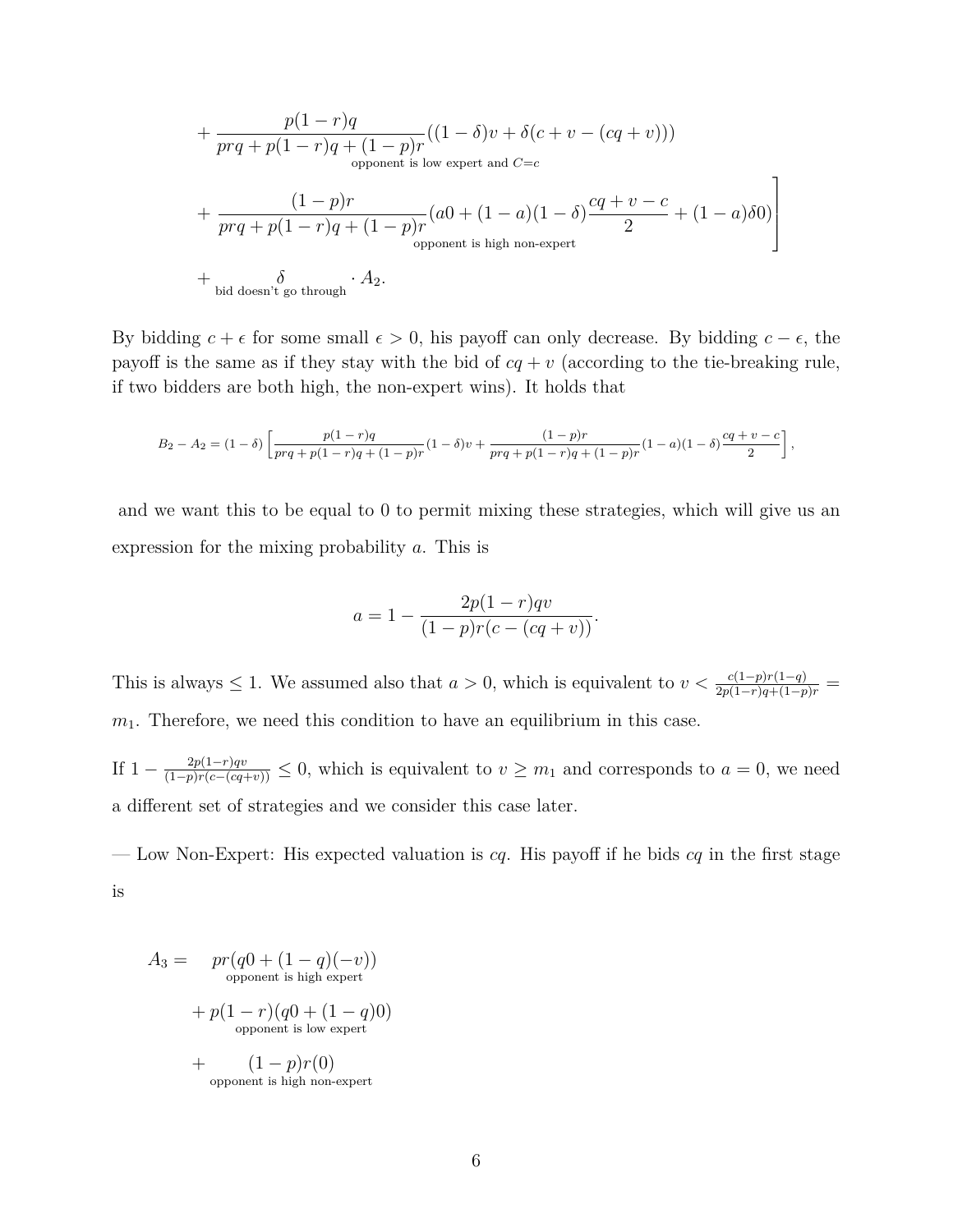$$
+\ (1-p)(1-r)(b0+(1-b)(g(cq-v)+(1-g)(1-\delta)0+(1-g)\delta(cq-v)))\quad \text{opponent is low non-expert}}
$$

His payoff if he bids *v* in the first stage and follows the current strategy in the second stage is

$$
B_3 = pr(q0 + (1 - q)(g0 + (1 - g)(1 - \delta)(-v) + (1 - g)\delta 0))
$$
\n
$$
+ p(1 - r)(q0 + (1 - q)0)
$$
\n
$$
+ p(1 - r)(q0 + (1 - q)0)
$$
\n
$$
+ (1 - p)r(0)
$$
\n
$$
+ (1 - p)(1 - r) \left[ b0 + (1 - b)(g^2(\frac{cq - v}{2}) + (1 - g)g((1 - \delta)(cq - v) + \delta \frac{cq - v}{2}) \right]
$$
\n
$$
+ g(1 - g)((1 - \delta)0 + \delta \frac{cq - v}{2}) + (1 - g)^2((1 - \delta)^2 0 + (1 - \delta)\delta(cq - v) + \delta(1 - \delta)0 + \delta^2 \frac{cq - v}{2}))
$$

Now, in the second stage, if a low non-expert with a bid of *v* sees any bid other than *v* from the opponent, bidding *cq* or nothing in the second stage doesn't affect his payoff. If he sees a bid of *v*, then he knows that the opponent is either a high expert with  $C = 0$  or a low non-expert. If he does nothing in the second stage, his payoff is

$$
A_4 = \frac{pr(1-q)}{pr(1-q) + (1-p)(1-r)(1-b)}(0)
$$
  
+ 
$$
\frac{(1-p)(1-r)(1-b)}{pr(1-q) + (1-p)(1-r)(1-b)}(g\frac{cq-v}{2} + (1-g)(1-\delta)0 + (1-g)\delta\frac{cq-v}{2}),
$$
  
opponent is low non-expert

while if he bids *cq*, the payoff is

$$
B_4 = \left(1 - \delta\right)_{\text{bid goes through}} \left[ \frac{pr(1-q)}{pr(1-q) + (1-p)(1-r)(1-b)}(-v) + \frac{(1-p)(1-r)(1-b)}{pr(1-q) + (1-p)(1-r)(1-b)}(g(cq-v) + (1-g)(1-\delta)0 + (1-g)\delta(cq-v)) \right]
$$
  
+  $\delta A_4$   
+  $\delta A_4$ .

 $+\qquad \delta A_4$ <br>bid doesn't go through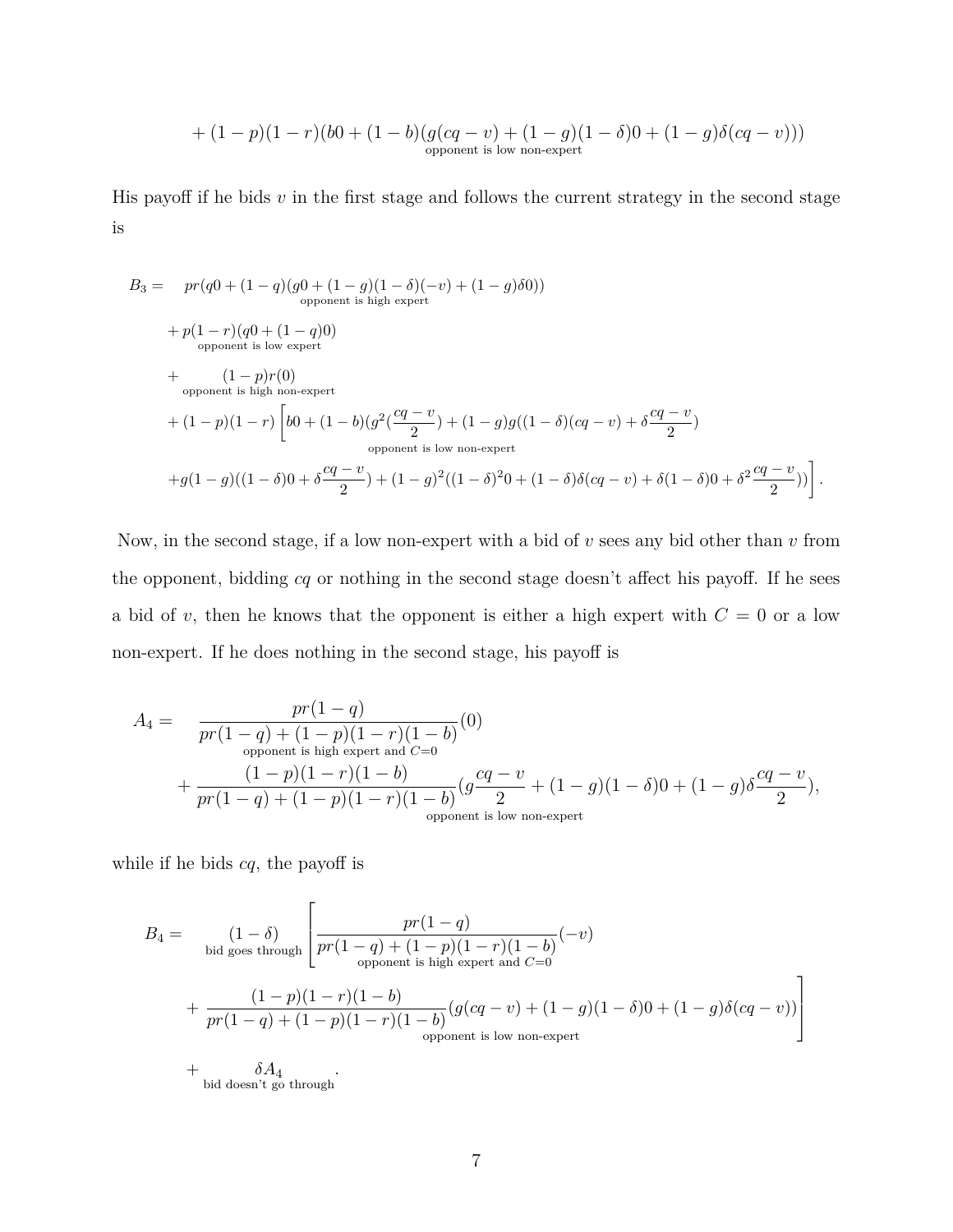It must hold that  $A_4 = B_4$  to permit mixing these strategies, from which we get an expression for the mixing probability *g* which is

$$
g = \frac{\frac{2pr(1-q)v}{(1-p)(1-r)(1-b)(cq-v)} - \delta}{1-\delta}.
$$

This expression is non-negative for sufficiently small  $\delta$  and it is  $\lt 1$  iff

$$
v < \frac{c(1-p)(1-r)(1-b)q}{2pr(1-q) + (1-p)(1-r)(1-b)}.
$$

For  $b = 0$  and the corresponding *g*, we get  $A_3 \leq B_3$  (for  $g < 1$ ), therefore the current strategy of the low expert is optimal and we get an equilibrium. For this reason, we set  $b = 0$ . The above condition then becomes

$$
v < \frac{c(1-p)(1-r)q}{2pr(1-q) + (1-p)(1-r)} = m_2.
$$

If  $v \geq m_2$ , then we set  $g = 1$  (which corresponds to strategy  $u^{LNE}$ ).

This ends the proof for equilibria 1 and 3.

When  $a = 0$ , the strategy for the low expert we considered above is not always optimal. This happens when  $v \geq m_1$ . More specifically, since he knows that the high non-expert will bid *c* in the second stage for sure, he has no reason to wait until the second stage to bid, and bids *c* from the first stage. With the same logic, since a high non-expert knows for sure that he will bid *c* in the second stage, it is even better to bid *c* from the first stage. Moreover, when a high non-expert sees a bid of *c* in the first stage, he doesn't know for sure what the opponent is, so he doesn't increase his bid. This will change also the strategy for the high expert with  $C = c$ . In the first stage, he prefers to bid *c* instead of  $cq + v$ , because a bid of  $cq + v$  would reveal that he is a high expert and  $C = c$ . So, the equilibrium when  $v \geq \frac{c(1-p)r(1-q)}{2p(1-r)q+(1-p)r} = m_1$  is as follows.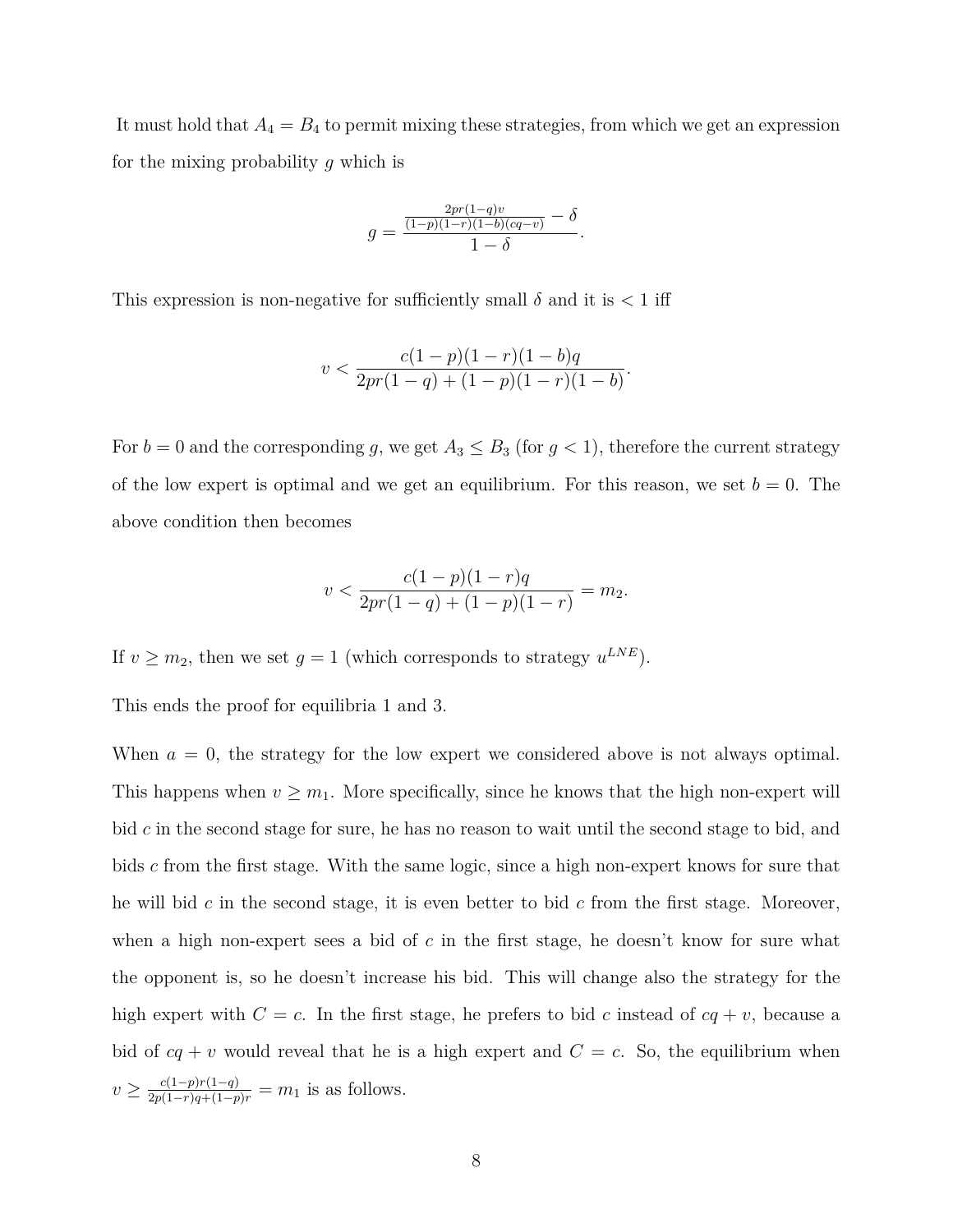- High Expert: If  $C = 0$ , bids  $v$  in the first stage and does nothing in the second stage. If  $C = c$ , bids *c* in the first stage and bids  $c + v$  in the second stage.
- Low Expert: If  $C = 0$ , does nothing. If  $C = c$ , he bids  $c$  in the first stage and nothing in the second stage.
- High Non-Expert: Bids *c* in the first stage. If he sees a bid other than 0*, v, cq* or *c* in the first stage, he bids  $c + v$  in the second stage. Otherwise, he does nothing in the second stage.
- Low Non-Expert: Bids *v* in the first stage. He bids *cq* in the second stage with probability  $1 - g$ .

The proofs for the high expert, the low expert and the low non-expert are the same. We need to check if the high non-expert has any reason to change strategy. An alternative strategy for him would be the one he had before, i.e. to bid  $cq + v$  in the first stage and c in the second with some probability. So, suppose that he had bidden  $cq + v$  in the first stage and he sees a bid of *c*. His payoff by doing nothing in the second is 0, while the payoff to bid *c* in the second stage is

$$
B' = \n\begin{bmatrix}\n(1-\delta) & \int \frac{prq}{prq + p(1-r)q + (1-p)r}((1-\delta)0 + \delta(c+v-(c))) \\
\frac{p(1-r)q}{\text{opponent is high expert and } C=c} & \frac{p(1-r)q}{prq + p(1-r)q + (1-p)r}(c+v-c) \\
\frac{(\delta) \text{opponent is low expert and } C=c} & \frac{(\delta) \text{opponent is low expert and } C=c} & \frac{(\delta) \text{opponent is high non-expert}}{2} \\
+\n\frac{(\delta) \text{opponent is high non-expert}}{2} & \frac{\delta}{\text{opponent is high non-expert}} & \frac{\delta}{\text{adjacent}} & \frac{\delta}{\text{opponent}} & \frac{\delta}{\text{opponent}} & \frac{\delta}{\text{opponent}} & \frac{\delta}{\text{opponent}} & \frac{\delta}{\text{opponent}} & \frac{\delta}{\text{oppoint}} & \frac{\delta}{\text{oppoint}} & \frac{\delta}{\text{oppoint}} & \frac{\delta}{\text{oppoint}} & \frac{\delta}{\text{oppoint}} & \frac{\delta}{\text{oppoint}} & \frac{\delta}{\text{oppoint}} & \frac{\delta}{\text{oppoint}} & \frac{\delta}{\text{oppoint}} & \frac{\delta}{\text{oppoint}} & \frac{\delta}{\text{oppoint}} & \frac{\delta}{\text{oppoint}} & \frac{\delta}{\text{oppoint}} & \frac{\delta}{\text{oppoint}} & \frac{\delta}{\text{oppoint}} & \frac{\delta}{\text{oppoint}} & \frac{\delta}{\text{oppoint}} & \frac{\delta}{\text{oppoint}} & \frac{\delta}{\text{oppoint}} & \frac{\delta}{\text{oppoint}} & \frac{\delta}{\text{oppoint}} & \frac{\delta}{\text{oppoint}} & \frac{\delta}{\text{oppoint}} & \frac{\delta}{\text{oppoint}} & \frac{\delta}{\text{oppoint}} & \frac{\delta}{\text{oppoint}} & \frac{\delta}{\text{oppoint}} & \frac{\delta}{\text{oppoint}} & \frac{\delta}{\text{oppoint}} & \frac{\delta}{\text{oppoint}} & \frac{\delta}{\text{oppoint}} & \frac{\delta}{\text{oppoint}} & \frac{\delta
$$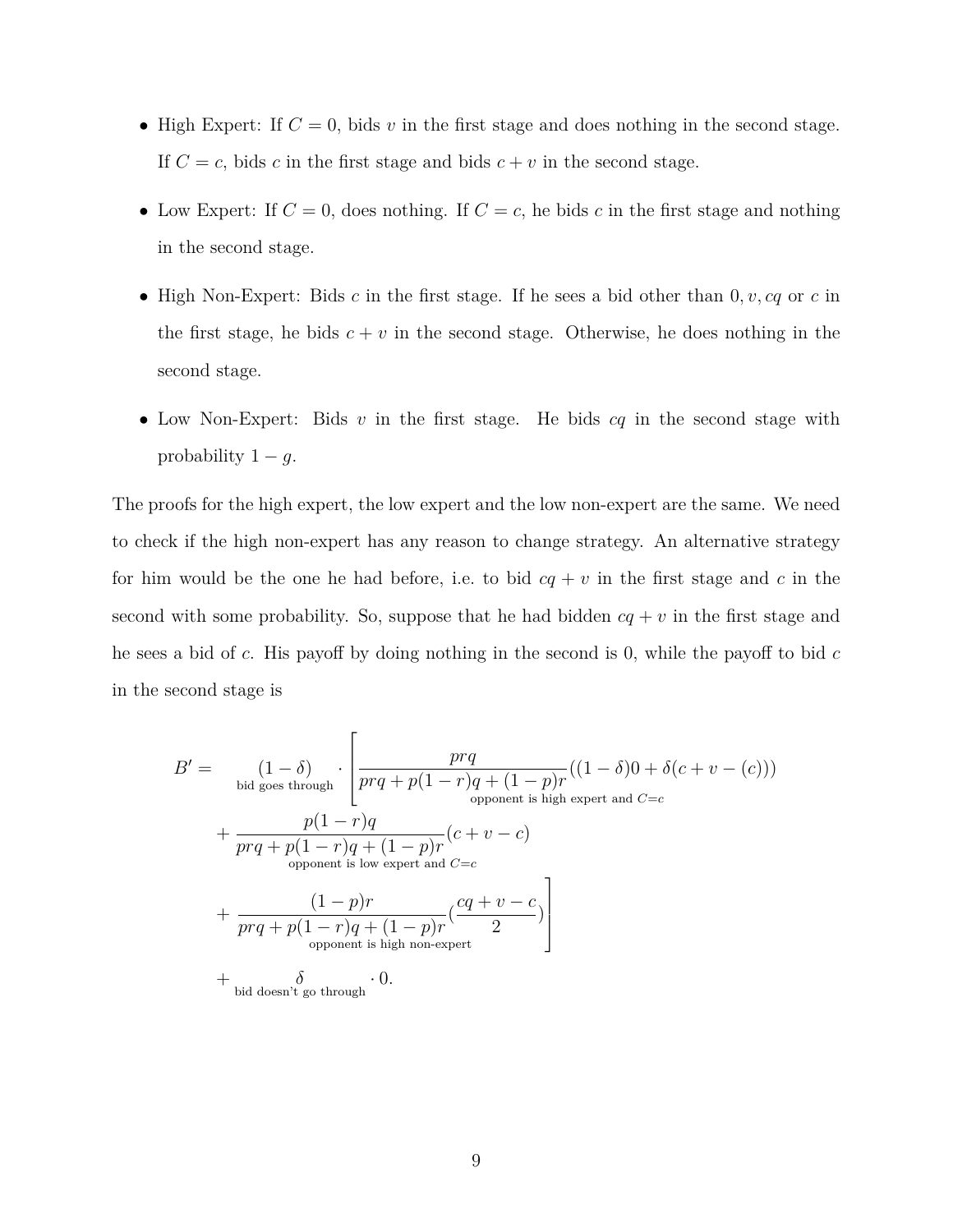This is  $\geq 0$  for  $v \geq \frac{c(1-p)r(1-q)}{2\pi r a \lambda + 2p(1-r)a + C}$  $\frac{c(1-p)r(1-q)}{2prq\delta+2p(1-r)q+(1-p)r}$ , which is true since

$$
v > \frac{c(1-p)r(1-q)}{2p(1-r)q + (1-p)r} \ge \frac{c(1-p)r(1-q)}{2prq\delta + 2p(1-r)q + (1-p)r}
$$

*.*

Therefore, he is better off by bidding *c* rather than 0 in the second stage. This means that by bidding in the first stage he can increase his payoff. All other possible strategies are trivially dominated by those we considered above.

This ends the proof for equilibria 2 and 4.

Summarizing the first case, when  $a > 0$  (i.e.  $v < m_1$ ) and  $g < 1$  (i.e.  $v < m_2$ ), we get the equilibrium  $(s_1^{HE}, s^{LE}, x^{HNE}, x^{LNE})$ , when  $a = 0$  (i.e.  $v \ge m_1$ ) and  $g < 1$  (i.e.  $v < m_2$ ), we get the equilibrium  $(s_2^{HE}, t^{LE}, o^{HNE}, x^{LNE})$ , when  $a > 0$  (i.e.  $v < m_1$ ) and  $g = 1$  (i.e.  $v \geq m_2$ ), we get the equilibrium  $(s_1^{HE}, s^{LE}, x^{HNE}, u^{LNE})$ , and when  $a = 0$  (i.e.  $v \geq m_1$ ) and  $g = 1$  (i.e.  $v \ge m_2$ ), we get the equilibrium  $(s_2^{HE}, t^{LE}, o^{HNE}, u^{LNE})$ .

**Case 2.** Assume now that  $M_2 \le v \le M_1$ . This means that  $cq \le v$  and  $cq + v < c$ . Consider the following set of strategies:

- High Expert: If  $C = 0$ , bids  $v$  in the first stage and does nothing in the second stage. If  $C = c$ , bids  $cq + v$  in the first stage and bids  $c + v$  in the second stage.
- Low Expert: If  $C = 0$ , does nothing. If  $C = c$ , he bids  $cq + v$  in the first stage and  $c$ in the second stage.
- High Non-Expert: Bids  $cq + v$  in the first stage. If he sees a bid other than  $0, v, cq,$  or  $cq + v$  in the first stage, he bids  $c + v$  in the second stage. Otherwise, he bids *c* in the second stage with probability  $1 - a$ .
- Low Non-Expert: Bids *cq* in the first stage and nothing in the second.

We now investigate if anyone has incentive to change strategy. For *a >* 0, the arguments for all types of bidders are the same as in the previous case except for the low non-expert.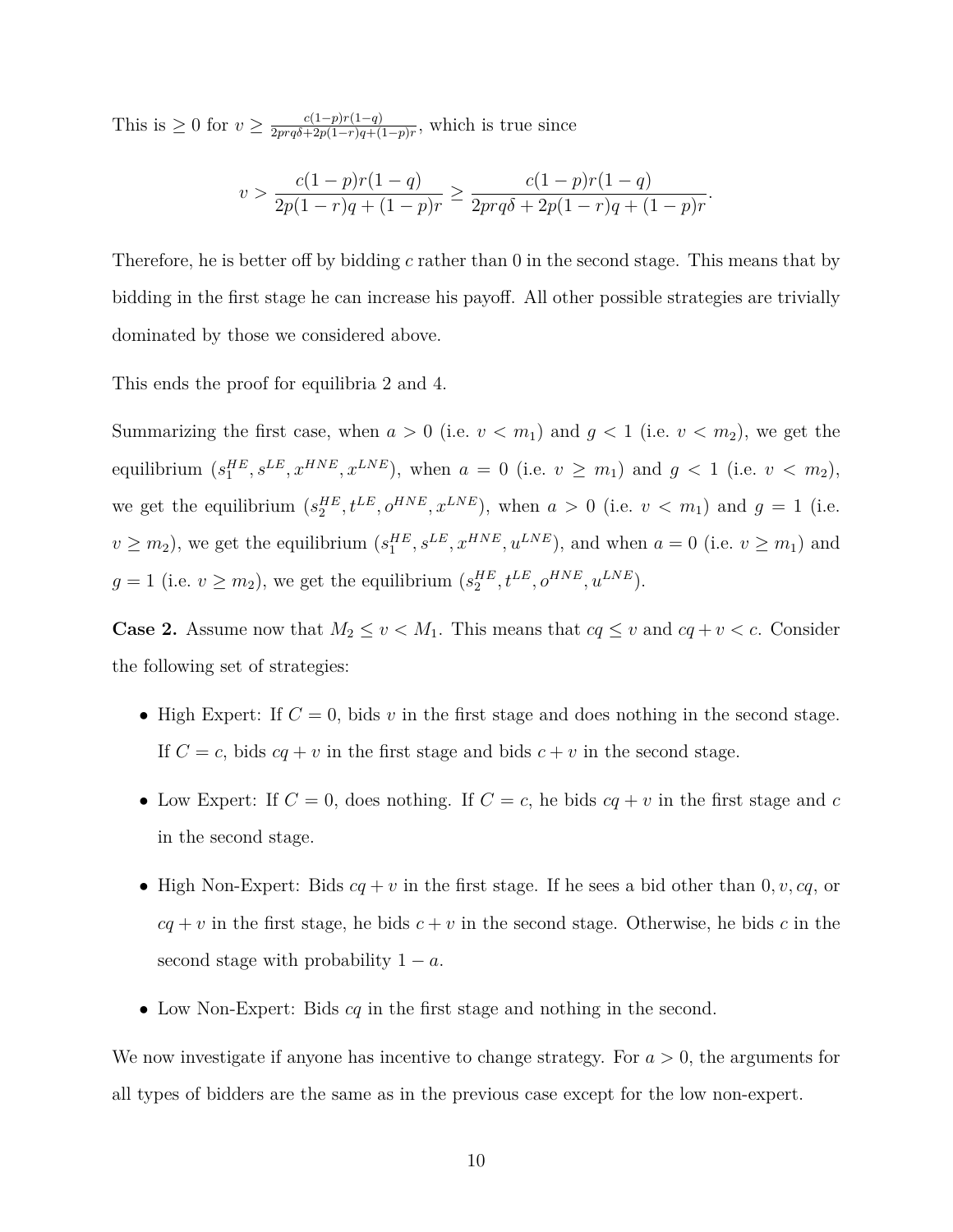The expected valuation of a low non-expert is *cq*. Now he bids *cq* in the first stage and his expected payoff is 0. The only way to get the item is only if he faces another low non-expert, in which case they both bid *cq* and there is a tie. But even in this case he has to pay *cq*, so his payoff is 0. He cannot achieve a better payoff, since it is never optimal to bid something above his expected valuation.

This ends the proof for equilibrium 5.

Similarly as in the previous case, the equilibrium when  $v \geq \frac{c(1-p)r(1-q)}{2p(1-r)q+(1-p)r} = m_1$  (which means  $a = 0$ ) is as follows.

- High Expert: If  $C = 0$ , bids  $v$  in the first stage and does nothing in the second stage. If  $C = c$ , bids *c* in the first stage and bids  $c + v$  in the second stage.
- Low Expert: If  $C = 0$ , does nothing. If  $C = c$ , he bids  $c$  in the first stage and nothing in the second stage.
- High Non-Expert: Bids *c* in the first stage. If he sees a bid other than 0*, v, cq*, or *c* in the first stage, he bids  $c + v$  in the second stage. Otherwise, he does nothing in the second stage.
- Low Non-Expert: Bids *cq* in the first stage and nothing in the second.

This ends the proof for equilibrium 6.

Summarising the second case, when  $a > 0$  (i.e.  $v < m_1$ ), we get the equilibrium  $(s_1^{HE}, s^{LE}, x^{HNE}, t^{LNE})$ , and when  $a = 0$  (i.e.  $v \ge m_1$ ), we get the equilibrium  $(s_2^{HE}, t^{LE}, o^{HNE}, t^{LNE})$ .

**Case 3.** Next, suppose that  $\max\{M_2, M_1\} \leq v$ . This means that  $\max\{cq, c(1-q)\} \leq v$ . We consider the following set of strategies:

- High Expert: If  $C = 0$ , bids  $v$  in the first stage and does nothing in the second stage. If  $C = c$ , bids  $cq + v$  in the first stage and bids  $c + v$  in the second stage.
- Low Expert: If  $C = 0$ , does nothing. If  $C = c$ , he bids  $c$  in the first stage and nothing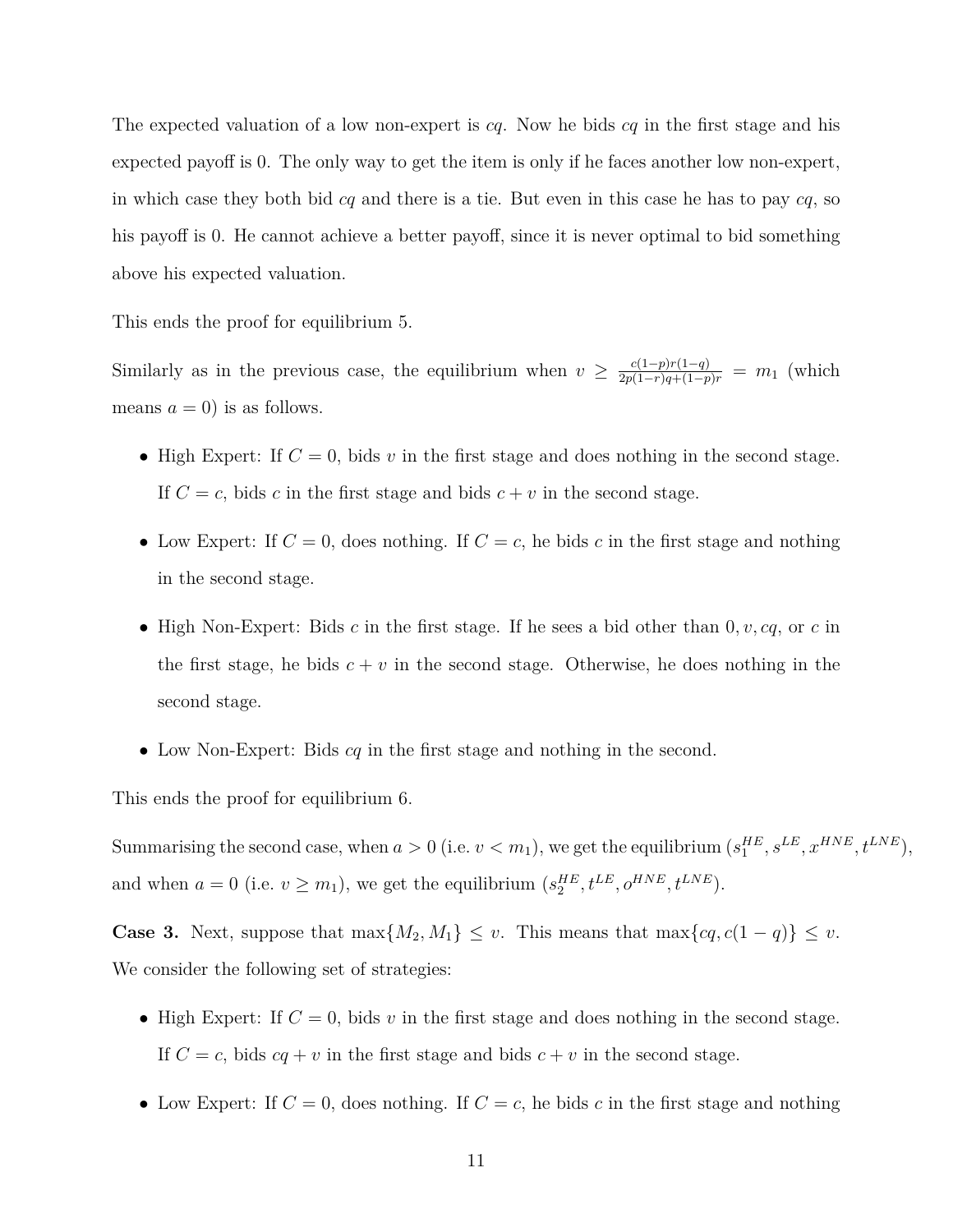in the second stage.

- High Non-Expert: Bids  $cq + v$  in the first stage. If he sees a bid other than  $0, v, cq, c$ , or  $cq + v$  in the first stage, he bids  $c + v$  in the second stage.
- Low Non-Expert: Bids *cq* in the first stage and nothing in the second.

This is the simplest case. Both high and low non-experts have nothing to lose by bidding their expected valuation, therefore they do so from the first stage. The low non-expert has no reason to hide his identity, therefore he bids his valuation from the first stage. The same is true for a high expert with  $C = 0$ . Finally, the high expert with  $C = c$  bids the highest possible he can in the first stage without revealing that he is a high expert, which is a bid of  $cq+v$ , and then he bids  $c+v$  in the second stage. If he bids  $c+v$  from the first stage, then his payoff strictly decreases because of the possibility that the opponent is a high non-expert.

This ends the proof for equilibrium 9.

Summarizing the third case, we get the equilibrium  $(s_1^{HE}, t^{LE}, t^{HNE}, t^{LNE})$ .

**Case 4.** Finally, suppose that  $M_1 \leq v < M_2$ . This means that  $c(1 - q) \leq v < cq$ . We consider two cases:

- If  $v < \frac{c(1-p)(1-r)q}{2pr(1-q)+(1-p)(1-r)} = m_2$ , the following is an equilibrium.
	- **–** High Expert: If *C* = 0, bids *v* in the first stage and does nothing in the second stage. If  $C = c$ , bids  $cq + v$  in the first stage and bids  $c + v$  in the second stage.
	- Low Expert: If  $C = 0$ , does nothing. If  $C = c$ , he bids *c* in the first stage and nothing in the second stage.
	- **–** High Non-Expert: Bids *cq* + *v* in the first stage. If he sees a bid other than  $0, v, cq, c$ , or  $cq + v$  in the first stage, he bids  $c + v$  in the second stage.
	- **–** Low Non-Expert: Bids *v* in the first stage. He bids *cq* in the second stage with probability  $1 - g$ , where  $g = \frac{\frac{2pr(1-g)v}{(1-p)(1-r)(eq-v)} - \delta}{1-\delta}$  $\frac{(-r)(cq-v)}{1-\delta}$ .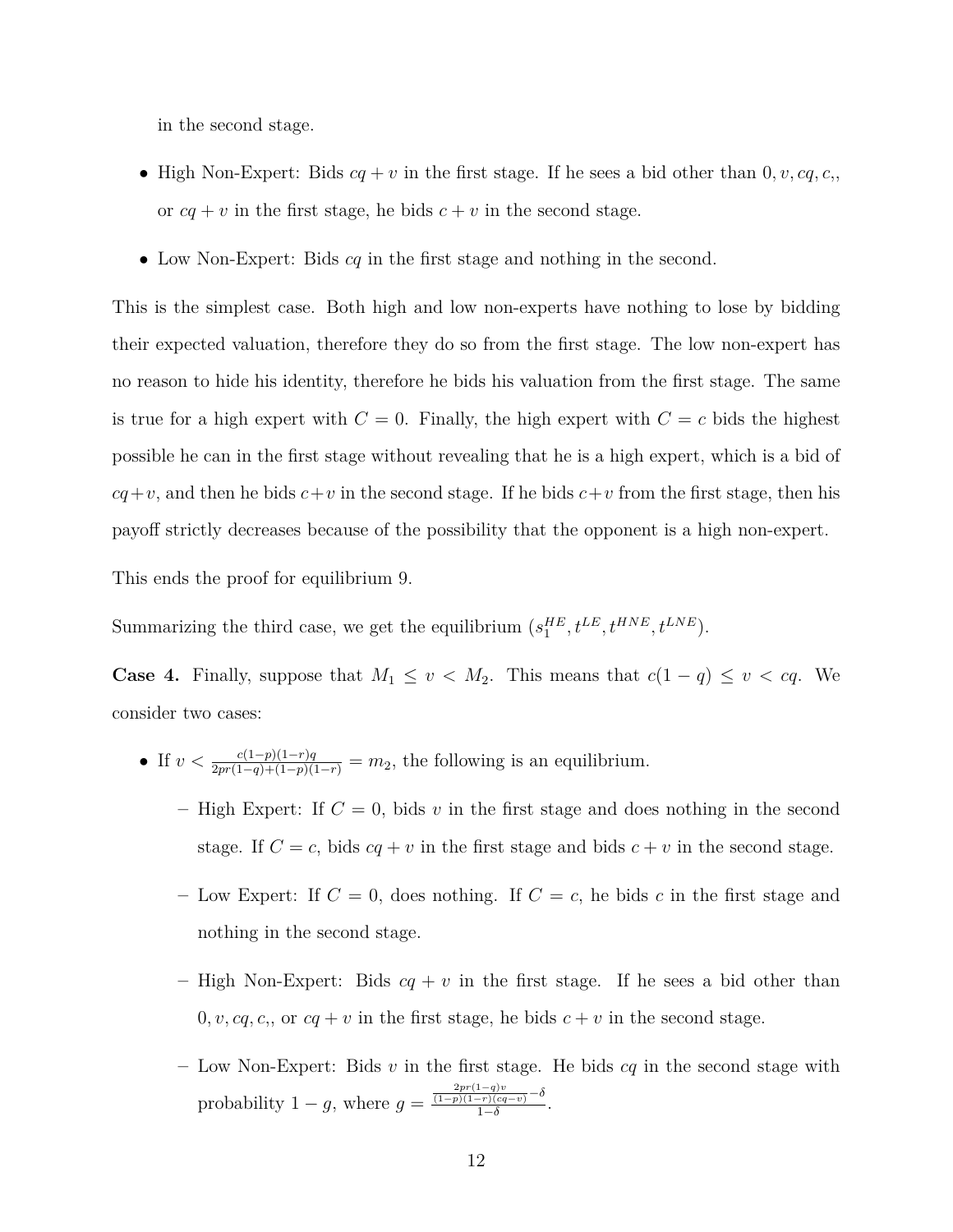- If  $v \geq \frac{c(1-p)(1-r)q}{2pr(1-q)+(1-p)(1-r)} = m_2$ , the following is an equilibrium.
	- High Expert: If  $C = 0$ , bids v in the first stage and does nothing in the second stage. If  $C = c$ , bids  $cq + v$  in the first stage and bids  $c + v$  in the second stage.
	- Low Expert: If  $C = 0$ , does nothing. If  $C = c$ , he bids *c* in the first stage and nothing in the second stage.
	- **–** High Non-Expert: Bids *cq* + *v* in the first stage. If he sees a bid other than  $0, v, cq, c$ , or  $cq + v$  in the first stage, he bids  $c + v$  in the second stage.
	- **–** Low Non-Expert: Bids *v* in the first stage and nothing in the second.

For the experts and the high non-expert, the proofs are similar to the previous case. For the low non-expert, the proof is similar to the second case.

This ends the proof for equilibria 7 and 8.

Summarizing the fourth case, when  $g < 1$  (i.e.  $v < m_2$ ), we get the equilibrium  $(s_1^{HE}, t^{LE}, t^{LE})$  $t^{HNE}, x^{LNE}$ , and when  $g = 1$  (i.e.  $v \ge m_2$ ), we get the equilibrium  $(s_1^{HE}, t^{LE}, t^{HNE}, u^{LNE})$ .

 $\Box$ 

# <span id="page-12-0"></span>**B.2 More on** *δ*

Recall that  $\delta$  is the probability that a bid in the second stage does not go through (due to network or other technical difficulties). For the result of Lemma [2](#page-0-0) to hold, in the model section, we assumed that  $\delta \leq \overline{\delta}$ . In this section, we elaborate on how to calculate the value of  $\delta$ . We also briefly discuss how the equilibrium structure changes when  $\delta > \overline{\delta}$ .

We start with the first case of Lemma [2,](#page-0-0) i.e. when  $v \le \min\{m_1, m_2\}$ . In that case, the set of strategies  $(s_1^{HE}, s_1^{LE}, x^{HNE}, x^{LNE})$  is an equilibrium for sufficiently small  $\delta$ .

More specifically, there are three threshold values  $\tau_1, \tau_2, \tau_3$ , and the case 1 of Lemma [2](#page-0-0) holds if  $\delta \le \min\{\tau_1, \tau_2, \tau_3\}$ . The first threshold,  $\tau_1$ , corresponds to the strategy of the high expert.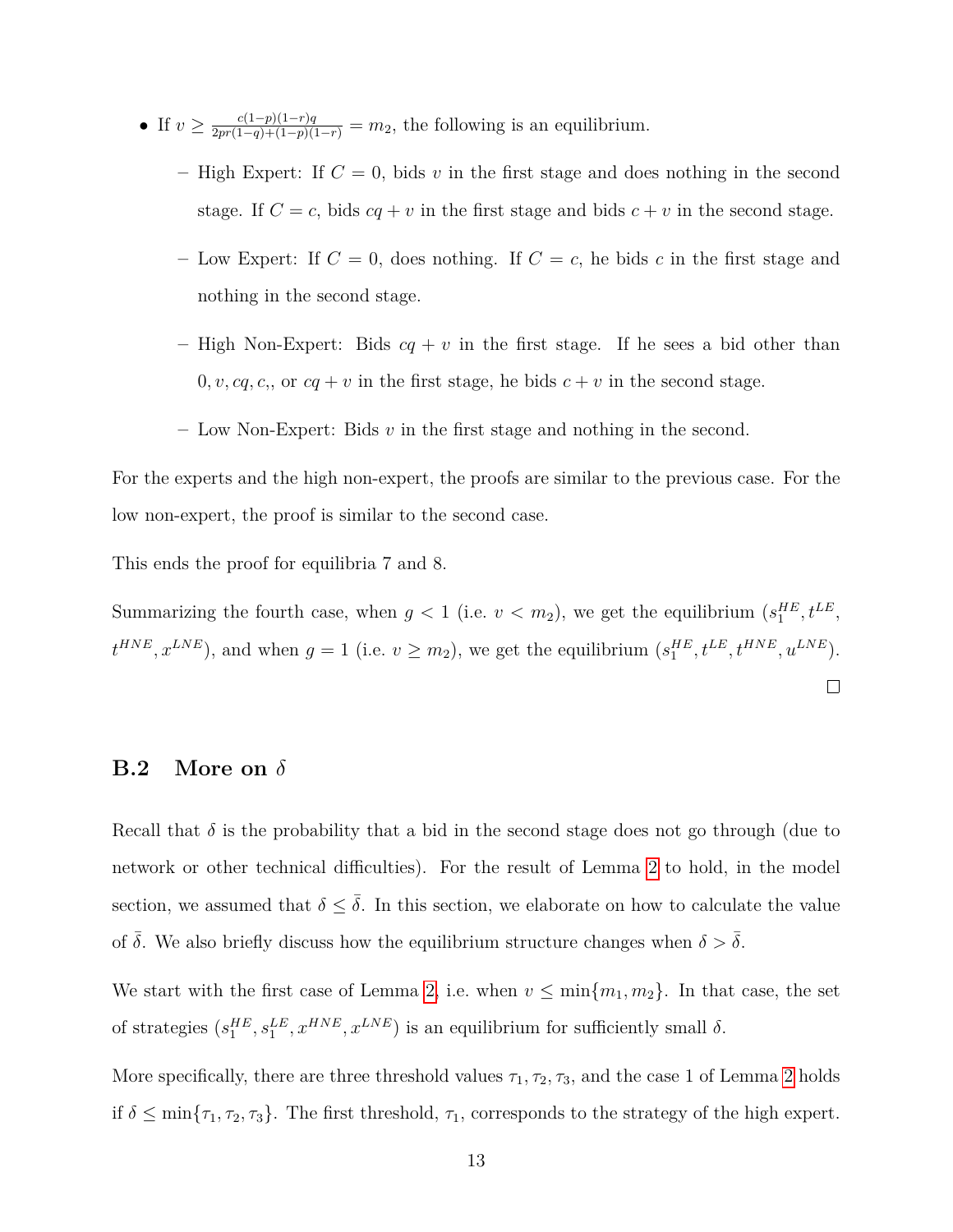When  $\delta$  exceeds this threshold, a high expert with  $C = c$  prefers to bid  $c + v$  in the first stage instead of waiting to bid in the second stage (i.e. instead of following strategy  $s_1^{HE}$ ).

The second threshold,  $\tau_2$ , corresponds to the strategy of the low expert. When  $\delta$  exceeds this threshold, a low expert with  $C = c$  prefers to bid  $c$  in the first stage instead of following the strategy  $s_1^{LE}$ . To compute  $\tau_2$ , we have to find the minimum  $\delta$  for which  $B(\delta) \geq A(\delta)$  in the proof of Lemma [2,](#page-0-0) or equivalently solve the equation  $B(\delta) = A(\delta)$  for  $\delta$ .

The third threshold,  $\tau_3$ , corresponds to the strategy of the low non-expert. When  $\delta$  exceeds this threshold, a low non-expert prefers to bid *cq* in the first round, i.e. prefers to follow the strategy  $t^{LNE}$  instead of the strategy  $x^{LNE}$ . To compute  $\tau_3$ , we have to find the minimum *δ* for which the probability *g* in the proof of Lemma [2](#page-0-0) is non-negative, or equivalently solve the equation  $g(\delta) = 0$  for  $\delta$ .

The closed-form expressions for the three thresholds are given below.

$$
\tau_1 = \frac{-\sqrt{2c^2(p-2)(p-1)(q-1)^2r^2 + 4c(p-2)p(q-1)q(r-1)rv + p^2(r-1)^2v^2} + 2c(p-1)(q-1)r + p(4q-1)(r-1)v}{cp(q-1)r + 2p(2q-1)(r-1)v}
$$

*,*



$$
\tau_3 = \frac{2pr(1-q)v}{(1-p)(1-r)(cq+v)}.
$$

The plot in Figure [9](#page-14-0) shows how platform's revenue changes as  $\delta$  increases in the interval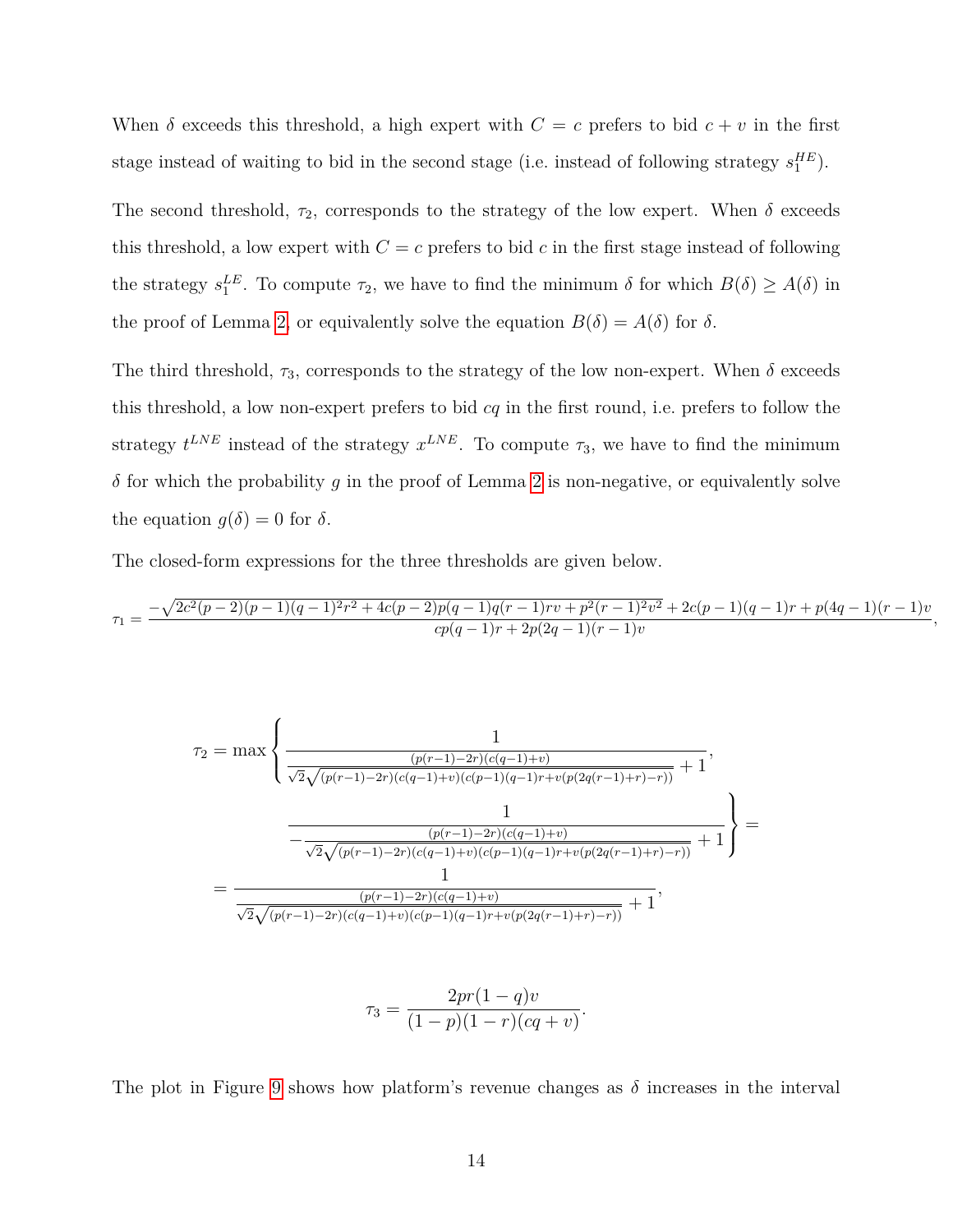$[0, \min\{\tau_1, \tau_2, \tau_3\}].$ 

<span id="page-14-0"></span>

Figure 9: Platform's revenue as  $\delta$  increases, for  $v = 0.03$ ,  $c = 1$ ,  $p = 0.5$ ,  $r = 0.5$ , and *q* = 0.1. It is  $\tau_1 = 0.445287$ ,  $\tau_2 = 0.386605$ , and  $\tau_3 = 0.415385$ .

We can see that as  $\delta$  increases, platform's revenue decreases. The reason for this is that the equilibrium remains the same, i.e. the bids of the buyers are the same, but the probability that some bids don't go through increases, therefore the expected final price of the item is lower.

We continue with the second case of Lemma [2,](#page-0-0) where the equilibrium is  $(s_2^{HE}, t^{LE}, o^{HNE}, x^{LNE})$ . Here we need only two bounds for  $\delta$ , one for the high expert and one for the low non-expert, since the low expert bids only in the first round independently of the value of  $\delta$ .

The threshold for the low non-expert remains the same as in the previous case, i.e. it is  $\tau_3$ . However, the bound for the high expert will change due to the change in the strategies of the other bidders.

Consider the following strategy for the high expert: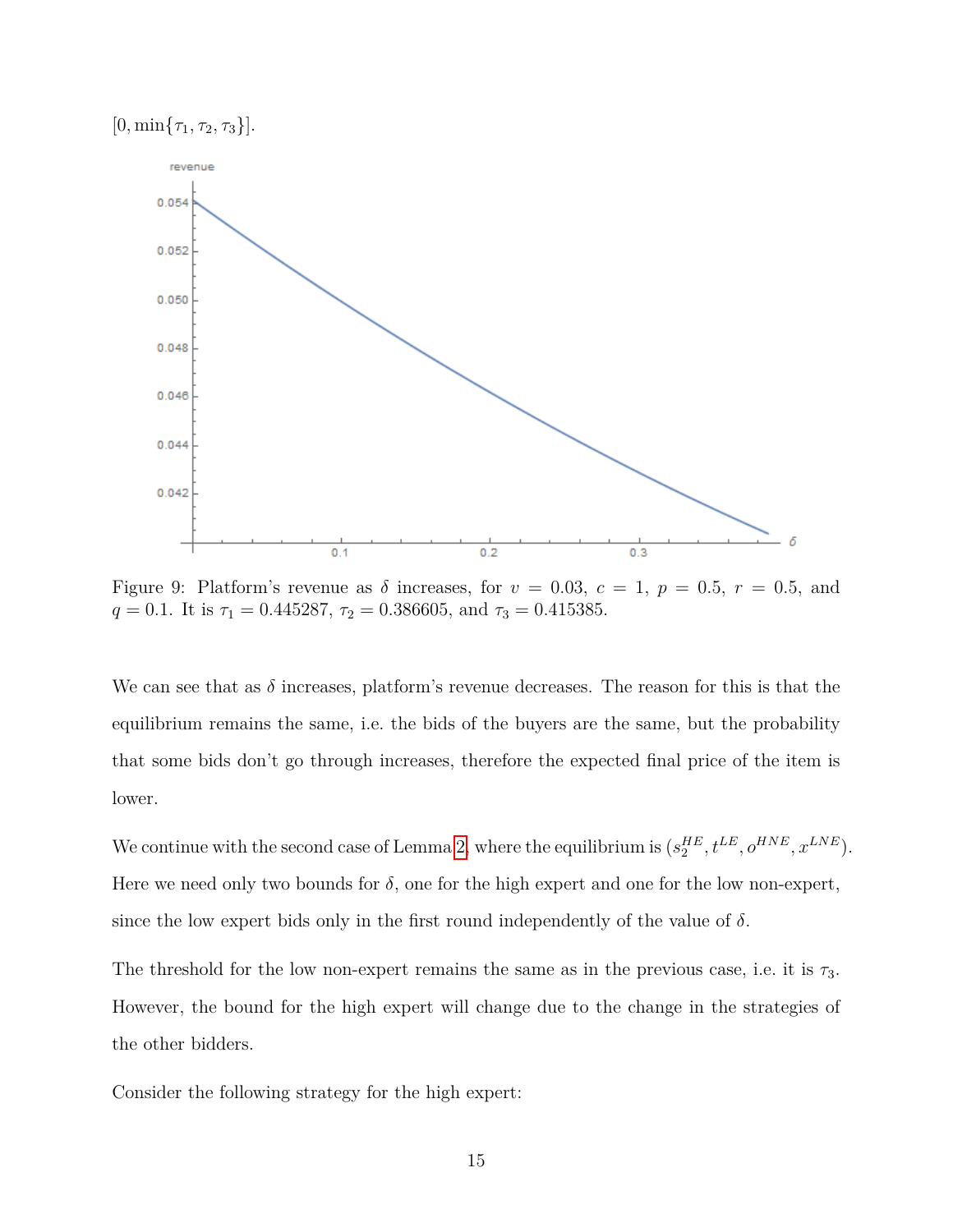•  $t^{HE}$ : If  $C = 0$ , he bids *v* in the first stage and does nothing in the second stage. If  $C = c$ , he bids  $c + v$  in the first stage and nothing in the second stage (truthful strategy).

To find the new threshold for the high expert, we need to compare his payoff when he uses the strategy  $s_2^{HE}$ , his payoff when he uses the strategy  $t^{HE}$ , and see when the first is larger than the second, which will make  $(s_2^{HE}, t^{LE}, o^{HNE}, x^{LNE})$  an equilibrium. The new threshold is

$$
\sigma_1 = \max\left\{\frac{2p + \sqrt{2}\sqrt{(p-2)(p-1)} - 2}{p}, \frac{2p - \sqrt{2}\sqrt{(p-2)(p-1)} - 2}{p}\right\} = \frac{2p + \sqrt{2}\sqrt{(p-2)(p-1)} - 2}{p}.
$$

Therefore, the necessary and sufficient condition for the second case of Lemma [2](#page-0-0) is  $\delta \leq$ min ${\lbrace \sigma_1, \tau_3 \rbrace}$ . Similarly for every case of the lemma, we can find the bound for *δ*. The following result summarizes all the cases.

<span id="page-15-0"></span>**Lemma 4.** *The necessary and sufficient condition for*  $\delta$  *in Lemma [2](#page-0-0) is*  $\delta \leq \overline{\delta}$ *, where* 

$$
\bar{\delta} = \begin{cases}\n\min\{\tau_1, \tau_2, \tau_3\}, & \text{if } v \in [0, \min\{m_1, m_2\}) \text{ (case 1)}, \\
\min\{\sigma_1, \tau_3\}, & \text{if } v \in [m_1, m_2) \text{ (cases 2, 7)}, \\
\min\{\tau_1, \tau_2\}, & \text{if } v \in [m_2, m_1) \text{ (cases 3,5)}, \\
\sigma_1, & \text{if } v \in [\max\{m_1, m_2\}, +\infty) \text{ (cases 4,6,8,9)}.\n\end{cases}
$$

# An example of equilibrium for  $\delta > \bar{\delta}$ .

Since, according to the industry numbers, the probability that the sniping bid does not go through is less than 1%, in the main model we only consider the case in which  $\delta$  is relatively small. However, it is theoretically interesting to know what happens for larger values of *δ*.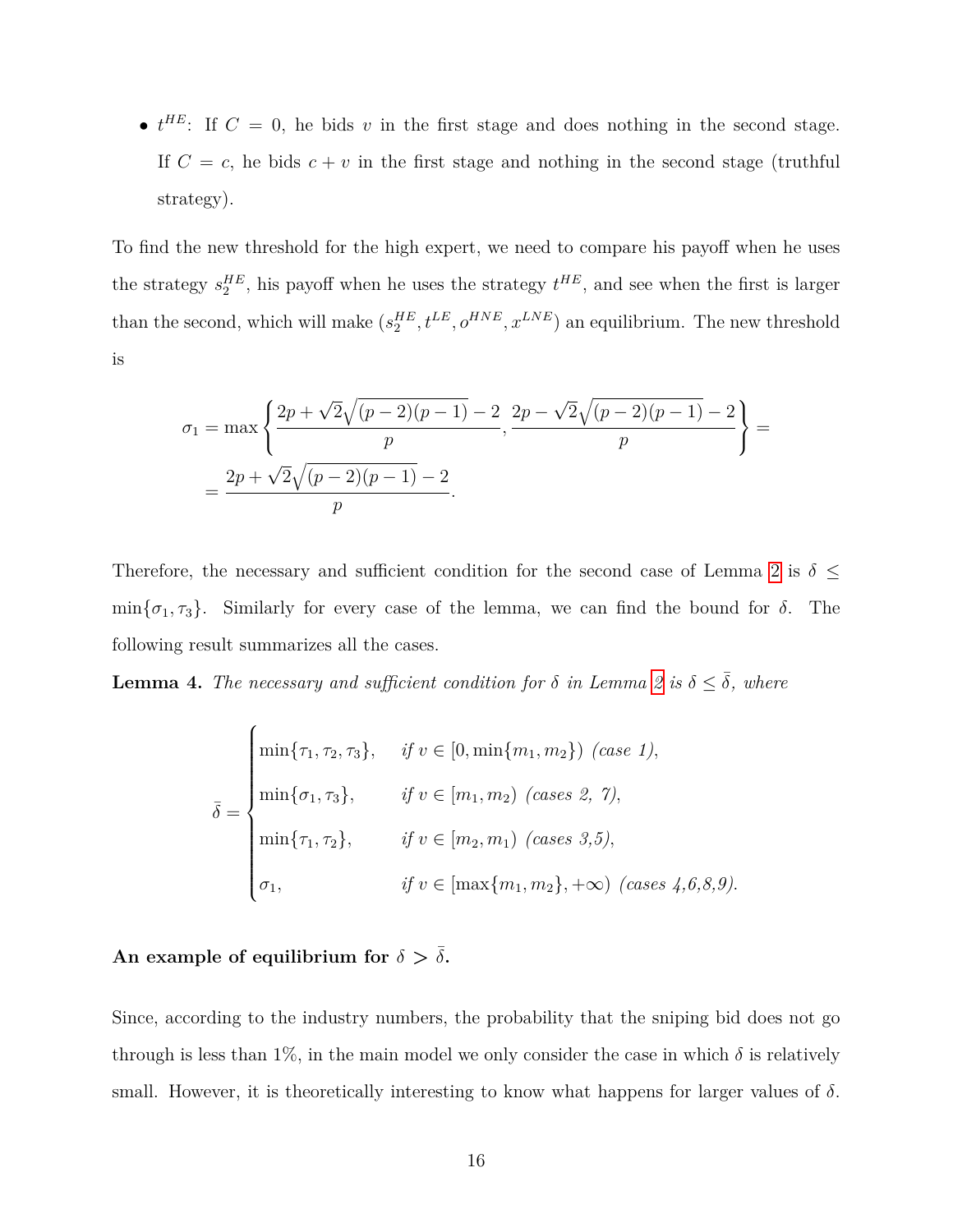Depending on the value of  $\delta$  and other parameters in the model, the full analysis leads to too many cases the discussion of which is beyond the scope of this paper. However, to gain some intuition, in the following we discuss one example of the equilibrium structure for  $\delta > \bar{\delta}$ . Interestingly, we see that the platform's revenue could be non-monotone in  $\delta$ .

Consider the following parameter values,  $c = 1$ ,  $q = 0.1$ ,  $r = 0.5$ ,  $p = 0.5$ ,  $v = 0.7$ , and  $\delta = 0.44$ . We have  $v > M_2 = 0.1$  and  $v < m_1 = 0.75$ ; therefore, we are in case 5 of Lemma [2.](#page-0-0) However, it holds that  $\tau_1 = 0.348355$  and  $\tau_2 = 0.257284$ , i.e.,  $\delta$  exceeds the necessary and sufficient threshold given in Lemma [4](#page-15-0) for  $(s_1^{HE}, s^{LE}, x^{HNE}, t^{LNE})$  to be an equilibrium.

In particular, the low expert does not want to snipe since  $\delta$  is larger than  $\tau_2$ , so he moves his bid to the first stage. In other words, he prefers to follow the strategy *t LE* instead of the strategy *s LE*. This will cause a change in the strategies of the other bidders. The new equilibrium will be  $(s_2^{HE}, t^{LE}, o^{HNE}, t^{LNE})$ , which happens to be the same as case 6 of Lemma [2.](#page-0-0)

This is because if we cosnider the proof of case 6, the requirements for the equilibrium are satisfied, even though  $v < m_1$ . First, it holds that  $\delta < \sigma_1 = 0.44949$ , so the high expert's best response is  $s_2^{HE}$ . Moreover, it is the case that  $v > \frac{c(1-p)r(1-q)}{2prq\delta+2p(1-r)q+(1-p)r} = 0.698758$ , which makes  $o^{HNE}$  the best response for the high non-expert. The value of *v* for the low expert and the low non-expert doesn't matter as long as the others follow the aforementioned strategies. Therefore,  $(s_2^{HE}, t^{LE}, o^{HNE}, t^{LNE})$  is an equilibrium.

This causes the following interesting phenomenon. Even though in the interval [0*,* 0*.*257284], platform's revenue is a decreasing function of  $\delta$ , as depicted in Figure [9;](#page-14-0) as  $\delta$  increases more, outside this interval, platform's revenue increases. In this example, for  $\delta = 0.257284$ , platform's revenue is 0.251106, while for  $\delta = 0.44$ , it is 0.264497.

This is mainly because the low expert has changed his strategy by moving his bid of *c* from the second stage to the first stage, i.e., from the point where his bid was not going through with probability  $\delta = 0.257284$  to the point where his bid always goes through (when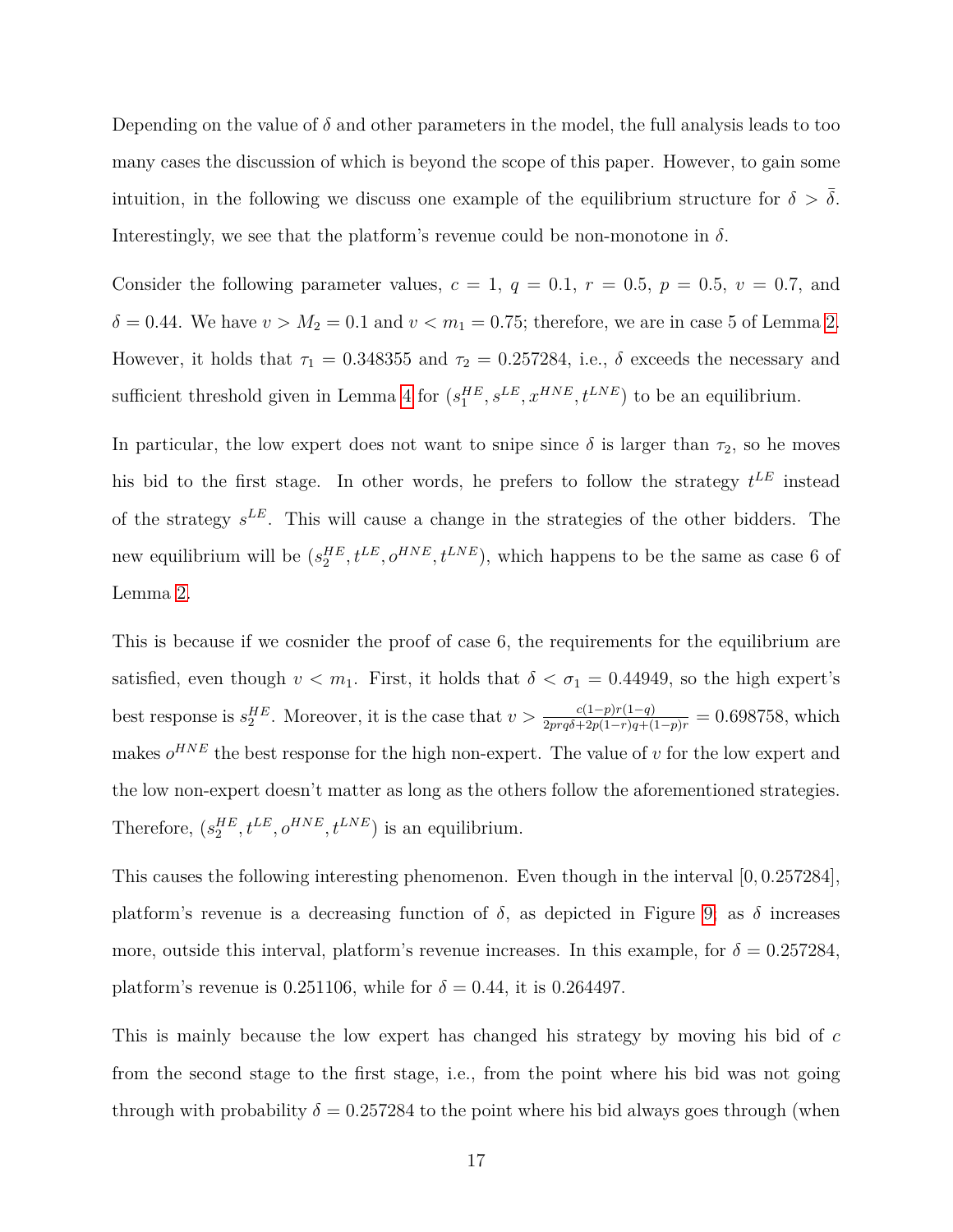$\delta$  = 0.44); this change has a positive effect on the expected price of the item.

As  $\delta$  increases even more (above  $\sigma_1$ ), we see similar patterns: intervals in which platform's revenue is a decreasing function of *δ*, and some 'jumps' of the revenue in between due to the change of strategies by bidders. In the limit, when  $\delta \approx 1$ , no-one will bid in the second stage and the auction will be like a sealed-bid second price auction where everyone bids in the first stage.

## <span id="page-17-0"></span>**B.3 Choice of Tie-breaking Rule**

In this section, first we elaborate on the choice of our tie-breaking rule. We argue that this rule always favors the bidder who is willing to bid slightly higher than the current bid (i.e. his payoff continues to remain positive if he slightly raises his bid) which the other bidder is not able to match. Then, we show that our results are robust to the choice of the tie-breaking rule. In particular, we show that the equilibrium strategies remain almost unchanged, and our main results continue to hold, under a very different tie-breaking rule.

Recall that we use the following tie-breaking rule: If there is a tie between a low-type bidder and a high-type bidder, then the item goes to the high-type. If the two bidders are of the same type but of different expertise levels, then the item goes to the non-expert. Finally, if the two bidders are of the same type and of the same expertise level, then the winner is determined by a fair coin toss.

There are two interesting cases for which the tie-breaking rule has an effect in the equilibria described in the main lemma. The first is when a high non-expert faces a low expert who knows that  $C = c$ , and they both bid c. In this case, the high non-expert is willing to bid above *c* to win the tie and take the item, because his valuation is higher than *c*, but the low expert cannot do the same since his valuation is *c*. Therefore, the tie-breaking rule favors the bidder who would be willing to pay a slightly higher price.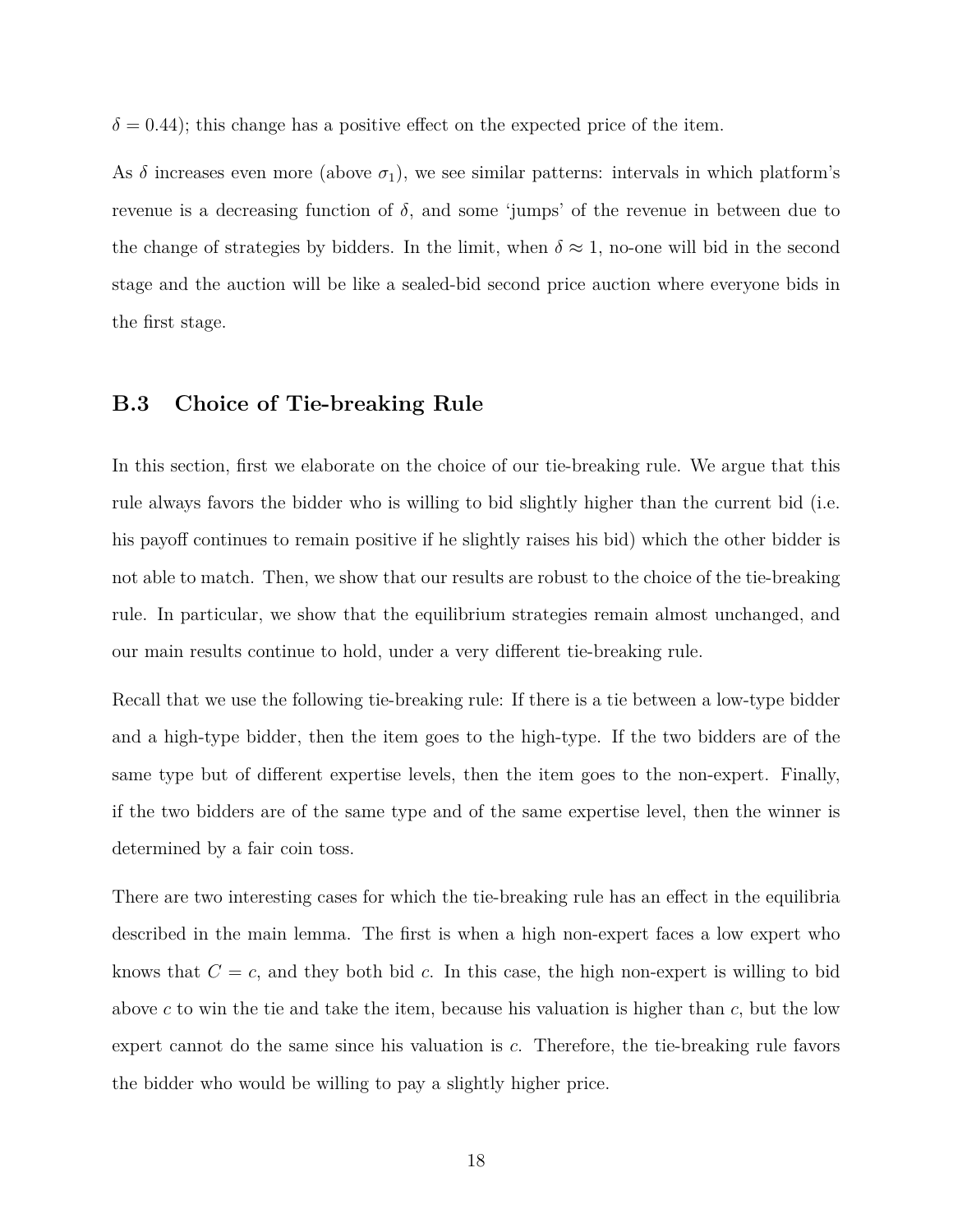The second case is when a high expert who knows that *C* = 0 faces a low non-expert, and they both bid *v*. In this case, the low non-expert does not want to win the item, because his valuation is below *v*. Therefore, he has an incentive to bid a bit below *v*, whereas the high expert does not want to do the same since his valuation is *v*. Thus, again the tie-breaking rule favors the bidder who has higher willingness to pay.

Intuitively, if we break the tie in favor of the other bidder in any of the above cases, one of the bidders would want to increase or decrease his bid by the smallest possible amount  $\epsilon > 0$ . Since in our model the strategy space is continuous and not discrete, such  $\epsilon$  does not exist. We use this tie-breaking rule to avoid such complications. However, to further demonstrate the robustness of our results, in the following, we show that equilibrium strategies, and therefore all of our main results, continue to hold if we change the rule in the opposite direction and favor the experts over the non-experts.

#### **Changing the tie-breaking rule.**

Consider the following alternate tie-breaking rule: If there is a tie between two bidders of different expertise levels, then the item goes to the expert. Otherwise, the winner is determined by a fair coin toss. To reduce the number of cases in the analysis, we assume that  $\delta = 0$ , and only focus on the bids of the second stage.

As explained above, this game does not have a pure strategy Nash equilibrium unless we discretize the bidding space. We show that as the size of the discretization step converges to zero (i.e., the bidding space converges to continuous), the equilibrium outcome of the new tie-breaking rule converges to that of the old tie-breaking rule.

To discretize the strategy space, we assume that bidders can bid *c* or  $c + \epsilon$ , for some very small  $\epsilon > 0$ , but they cannot bid anything in between. This assumption will come into play when there is a tie between a low expert and a high non-expert who both bid *c* (the first case discussed earlier in this section). Note that without this discretization, high non-experts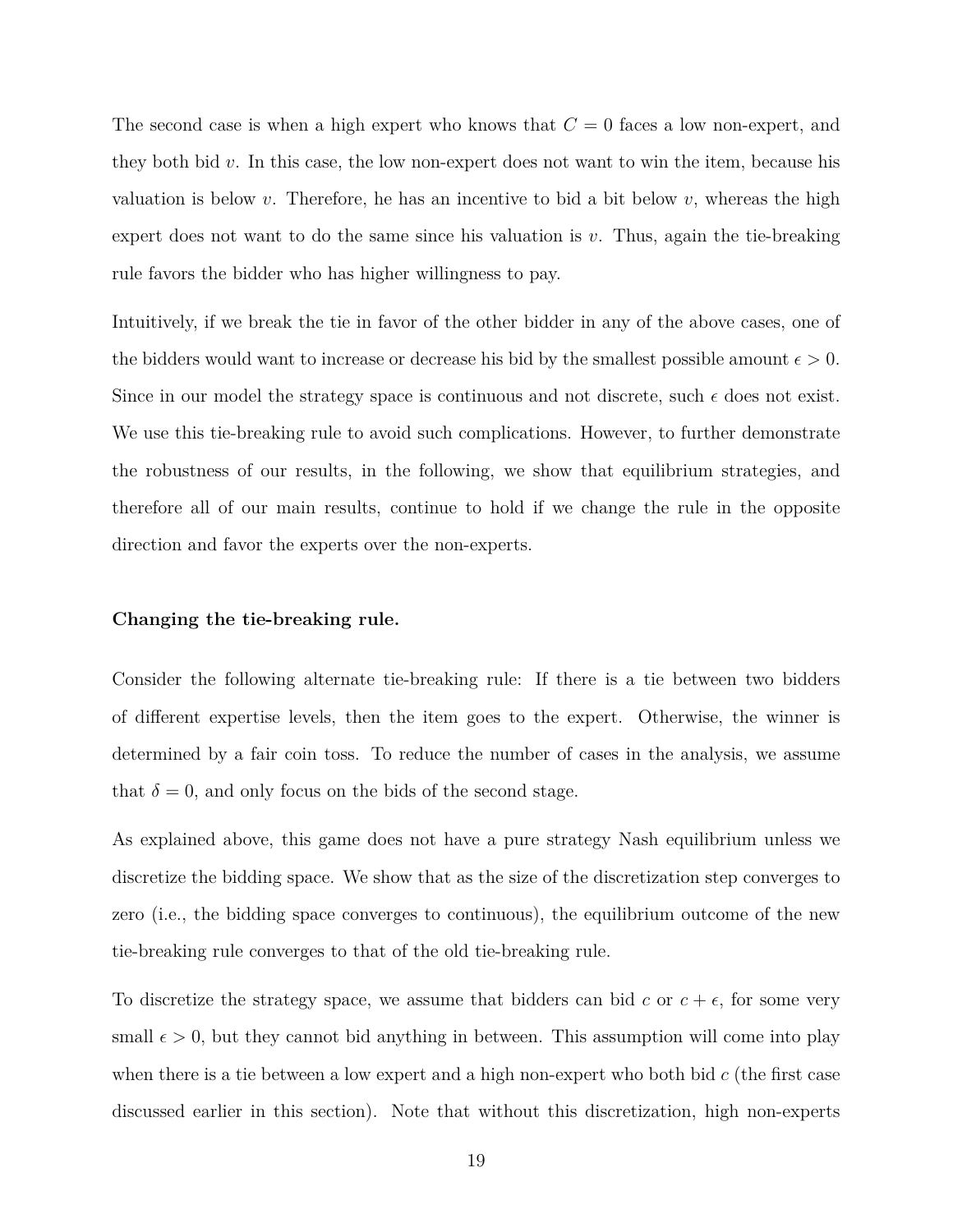sometimes want to bid the smallest number strictly larger than *c*; this is because high nonexperts want to win against experts but lose against other high non-experts. We assume that the rest of the strategy space remains unchanged.

We start by defining the strategies for the different types of bidders.

• For a high expert, consider the following strategy:

 $-t^{HE}$ : If  $C = 0$ , he bids *v*. If  $C = c$ , he bids  $c + v$ .

• For a low expert, consider the following strategy:

 $-t^{LE}$ : If  $C = 0$ , he does nothing. If  $C = c$ , he bids *c*.

- For a high non-expert, consider the following strategies:
	- $-\int x^{HNE}$ : He bids  $cq + v$  with probability *a* and  $c + \epsilon$  with probability  $1 a$ , where  $a := a(\epsilon) = 1 - \frac{2p(1-r)qv}{(1-p)r(c+\epsilon-(cq+v))}.$  $o^{HNE}$ : He bids  $c + \epsilon$ .
	- $t^{HNE}$ : He bids  $cq + v$ .
- For a low non-expert, consider the following strategies:
	- $-\frac{x^{LNE}}{L}$ : He bids *v* with probability *g* and *cq* with probability 1 *g*, where *g* = 2*pr*(1−*q*)*v*  $\frac{2pr(1-q)v}{(1-p)(1-r)(cq-v)}.$  $- u^{LNE}$ : He bids *v*.
	- **–** *t LNE*: He bids *cq*.

We define also a new threshold for  $v$ , the analogous of the old  $m_1$ , that now depends also on *e*. We have that  $m_1 := m_1(\epsilon) = \frac{(c+\epsilon-cq)(1-p)r}{2p(1-r)q+(1-p)r}$ .

Intuitively, high non-experts who want to over-bid now bid  $c + \epsilon$  instead of *c*. This allows them to win against experts, even though ties are broken in favor of experts. We now describe the equilibrium bidding strategies for buyers in nine cases in the following lemma.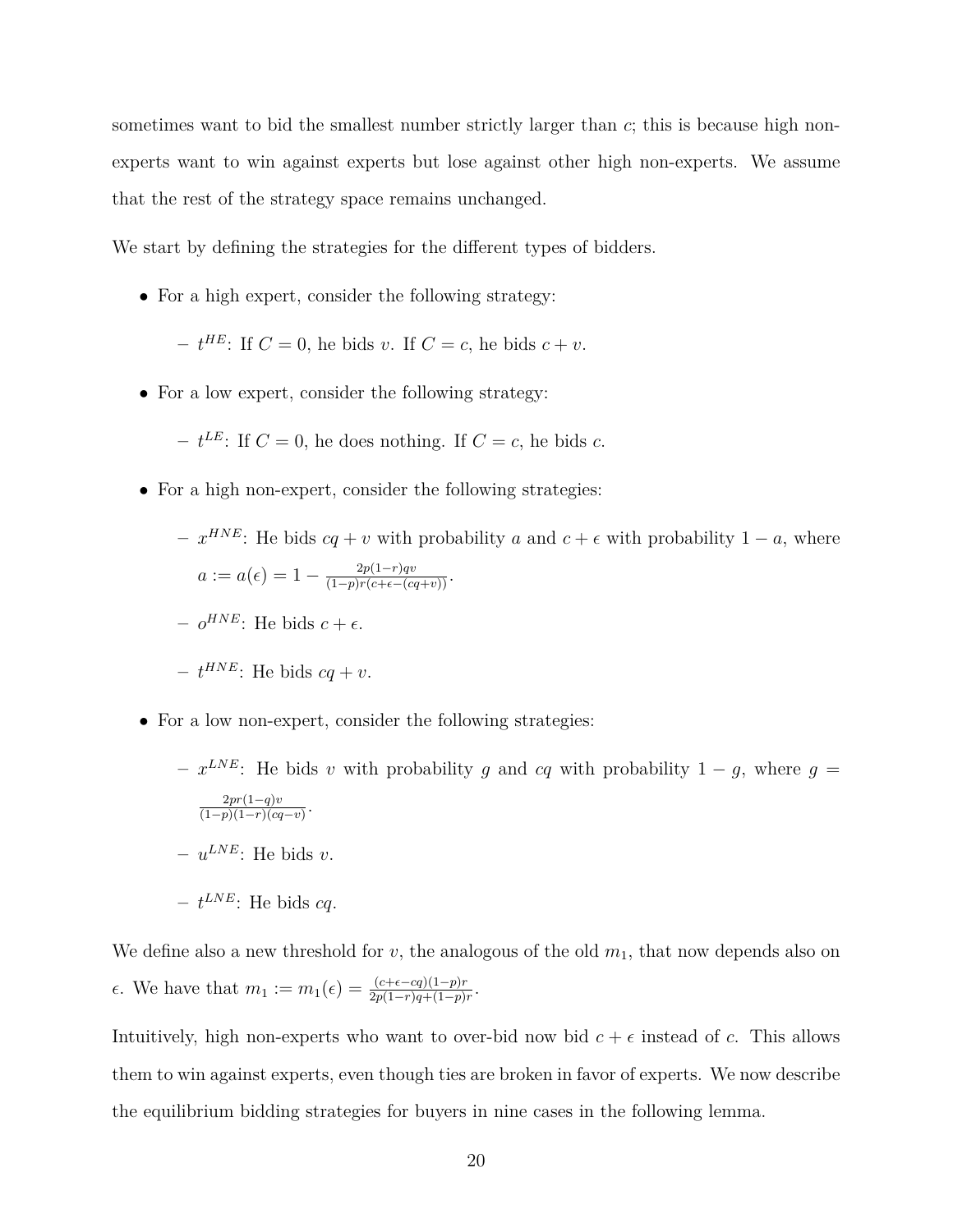<span id="page-20-0"></span>**Lemma 5.** *For the auction model described above with the alternative tie-breaking rule, the buyers' equilibrium bidding strategies are given below.*

- *1.* If  $v \in [0, \min\{m_1(\epsilon), m_2\})$ , the set of strategies  $(t^{HE}, t^{LE}, x^{HNE}, x^{LNE})$  forms an equi*librium.*
- 2. If  $v \in [m_1, \min\{m_2, M_1\})$ , the set of strategies  $(t^{HE}, t^{LE}, o^{HNE}, x^{LNE})$  forms an equi*librium.*
- 3. If  $v \in [m_2, \min\{m_1(\epsilon), M_2\})$ , the set of strategies  $(t^{HE}, t^{LE}, x^{HNE}, u^{LNE})$  forms an *equilibrium.*
- $4.$  If  $v \in [\max\{m_1(\epsilon), m_2\}, \min\{M_1, M_2\})$ , the set of strategies  $(t^{HE}, t^{LE}, o^{HNE}, u^{LNE})$ *forms an equilibrium.*
- *5.* If  $v \in [M_2, m_1(\epsilon))$ , the set of strategies  $(t^{HE}, t^{LE}, x^{HNE}, t^{LNE})$  forms an equilibrium.
- 6. If  $v \in [\max\{m_1(\epsilon), M_2\}, M_1)$ , the set of strategies  $(t^{HE}, t^{LE}, o^{HNE}, t^{LNE})$  forms an *equilibrium.*
- *7.* If  $v \in [M_1, m_2)$ , the set of strategies  $(t^{HE}, t^{LE}, t^{HNE}, x^{LNE})$  forms an equilibrium.
- *8.* If  $v \in \left[\max\{m_2, M_1\}, M_2\right)$ , the set of strategies  $(t^{HE}, t^{LE}, t^{HNE}, u^{LNE})$  forms an equi*librium.*
- *9.* If  $v \in [\max\{M_1, M_2\}, +\infty)$ , the set of strategies  $(t^{HE}, t^{LE}, t^{HNE}, t^{LNE})$  forms an equi*librium.*

*Proof.* We will prove the first four equilibria, i.e. when  $v < M_1$  and  $v < M_2$ , which are the most general. The rest of the cases are similar to the proof of the Lemma [2.](#page-0-0)

We have that  $v < \min\{M_1, M_2\}$ . This means that  $cq + v < c$  and  $v < cq$ . Consider the following general set of strategies:

• High Expert: If  $C = 0$ , he bids *v*. If  $C = c$ , he bids  $c + v$ .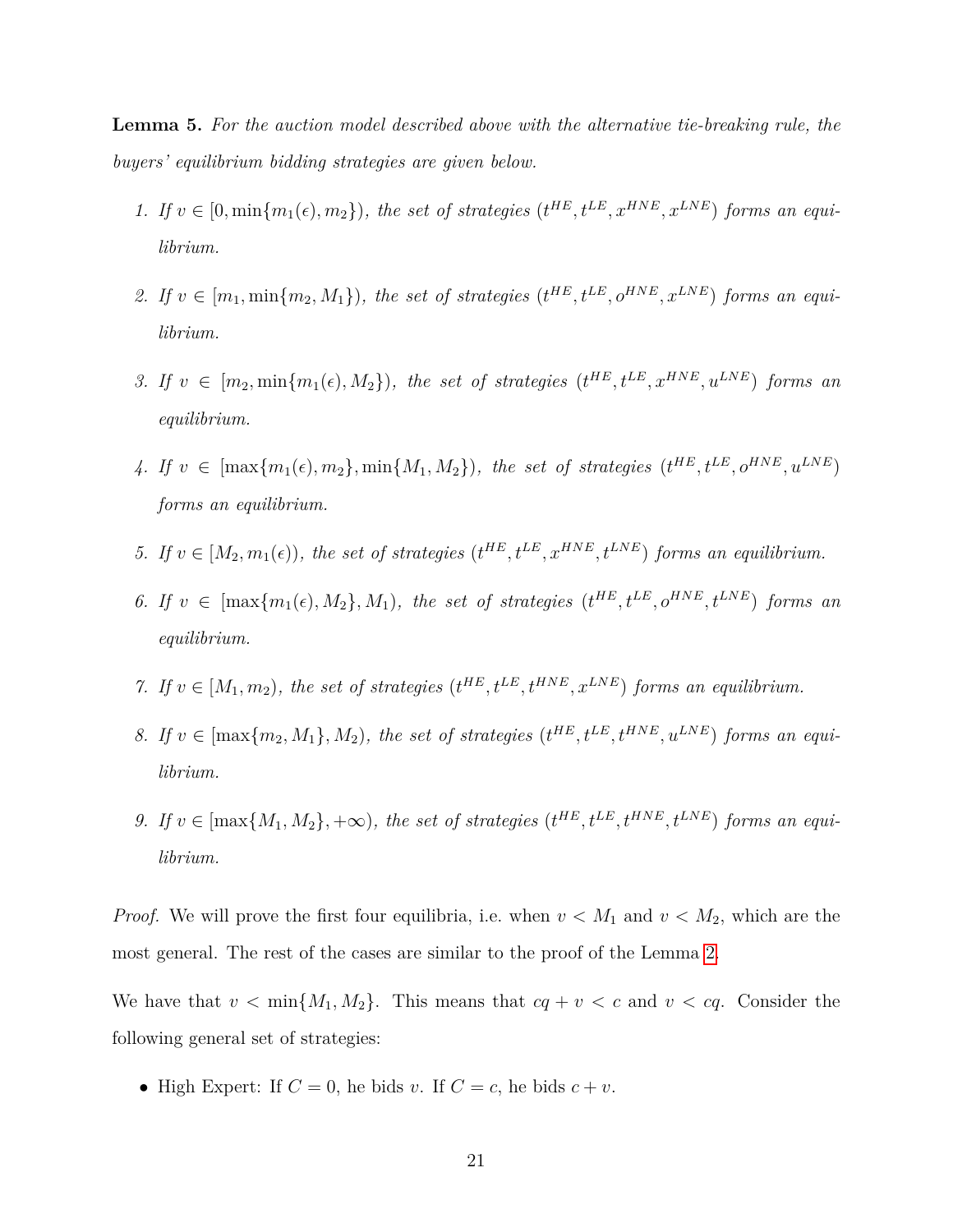- Low Expert: If  $C = 0$ , he does nothing. If  $C = c$ , he bids  $c$ .
- High Non-Expert: He bids  $cq + v$  with probability *a* and  $c + \epsilon$  with probability  $1 a$ .
- Low Non-Expert: He bids  $v$  with probability  $g$  and  $cq$  with probability  $1 g$ .

The probabilities *a, g* are as yet undetermined. We will examine if anyone has incentive to change strategy and at the same time try to determine the probabilities and the conditions for which the above is an equilibrium. These conditions will give us the proof that equilibria 1 and 3 are correct.

Both the high and the low experts bid truthfully and this is optimal for them. This is because they bid in the second stage, therefore they don't have any fear to reveal the common value to non-experts. They also know their true valuation, and since we have a second-price auction, it is optimal for them to bid their true values.

Now, we consider a high non-expert. His expected valuation is  $cq + v$ . Their payoff by bidding  $cq + v$  is

$$
A_2 = \n\begin{aligned}\n & prq(0) \\
 & \text{opponent is high expert and } C = c \\
 & + \quad pr(1 - q)(0) \\
 & \text{opponent is high expert and } C = 0 \\
 & + \quad p(1 - r)q(0) \\
 & \text{opponent is low expert and } C = c \\
 & + \quad p(1 - r)(1 - q)(v) \\
 & \text{opponent is low expert and } C = 0 \\
 & + \quad (1 - p)r(0) \\
 & \text{opponent is high non-expert} \\
 & + (1 - p)(1 - r)(g(cq) + (1 - g)(v)), \\
 & \text{opponent is low non-expert}\n \end{aligned}
$$

while their payoff by bidding  $c + \epsilon$  is

$$
B_2 = \n\begin{cases} \n\text{propoment is high expert and } C = c\n\end{cases}
$$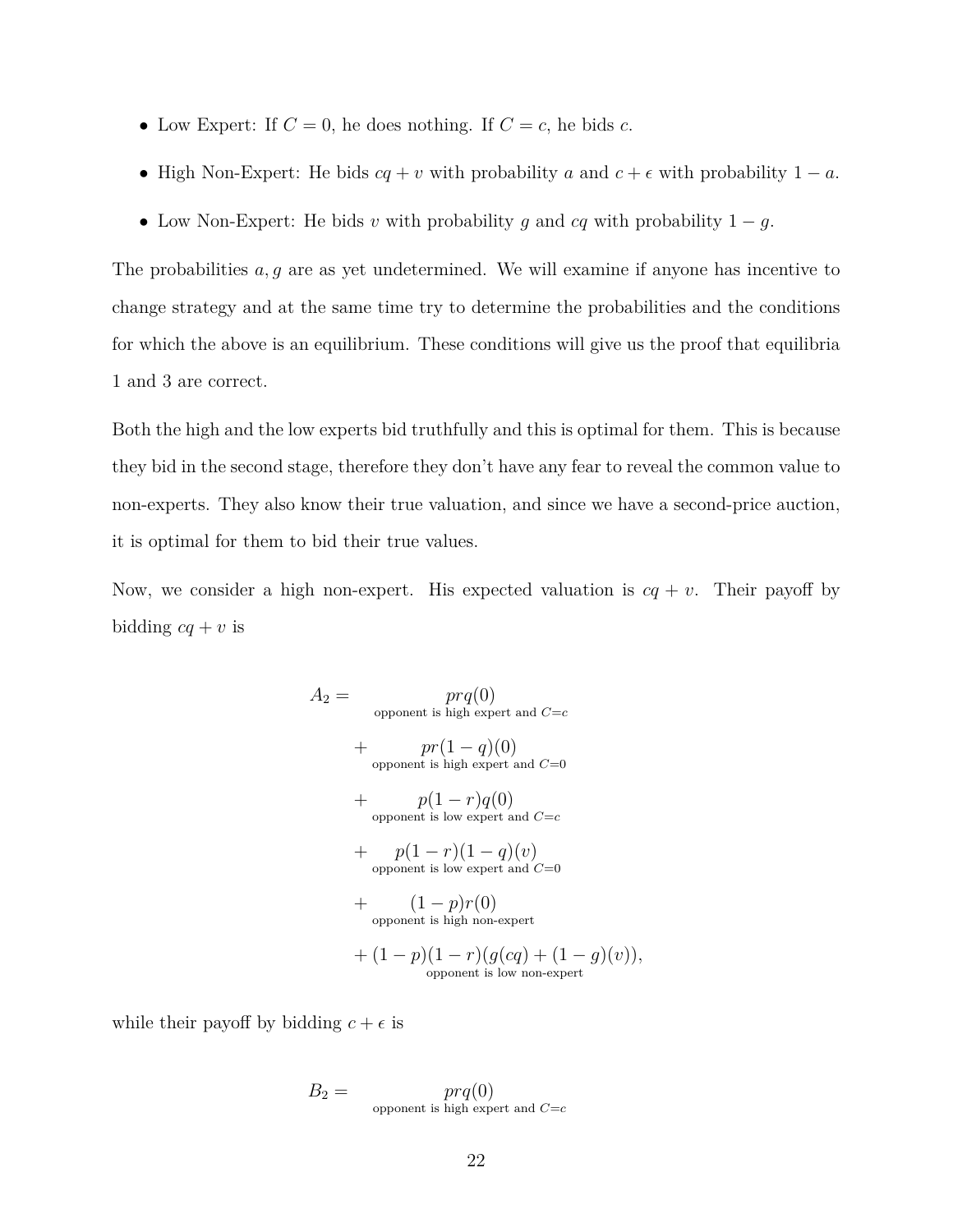+ 
$$
pr(1-q)(0)
$$
  
\n
$$
+ p(1-r)q(v)
$$
\n+  $p(1-r)q(v)$   
\n
$$
+ p(1-r)(1-q)(v)
$$
\n+  $p(1-r)(1-q)(v)$   
\n
$$
+ (1-p)r \left( (1-a) \frac{cq+v-(c+\epsilon)}{2} \right)
$$
\n-  $p$  (1-p)r (1-q)(q(cq) + (1-q)(v)).  
\n-  $p$  (1-p)(1-r)(q(cq) + (1-g)(v)).  
\n-  $p$  (1-p)(1-r)(q(cq) + (1-g)(v)).

By bidding  $c + \epsilon + \zeta$  for some small  $\zeta > 0$ , his payoff can only decrease. By bidding *c*, the payoff is the same as with the bid of  $cq + v$ . It holds that

$$
B_2 - A_2 = p(1 - r)q(v) + (1 - p)r\left((1 - a)\frac{cq + v - (c + \epsilon)}{2}\right),
$$

and we want this to be equal to 0 to permit mixing these strategies, which will give us an expression for the mixing probability *a*. This is

$$
a = 1 - \frac{2p(1-r)qv}{(1-p)r(c+\epsilon - (cq+v))}.
$$

This is always  $\leq 1$ . The inequality  $a > 0$  is equivalent to  $v < \frac{(c+\epsilon-cq)(1-p)r}{2p(1-r)q+(1-p)r} = m_1$ . So, we need this condition for equilibria 1 and 3. If  $1 - \frac{2p(1-r)qv}{(1-p)r(c+\epsilon-(cq+v))} \leq 0$ , then it is always better for the high non-expert to bid  $c + \epsilon$ , so we set  $a = 0$  (equilibria 2 and 4).

Next, we consider a low non-expert. His expected valuation is *cq*. His payoff if he bids *cq* is

$$
A_3 = \npr(q0 + (1 - q)(-v))
$$
\n
$$
+ p(1 - r)(q0 + (1 - q)0)
$$
\n
$$
+ p(1 - r)(q0 + (1 - q)0)
$$
\n
$$
+ (1 - p)r(0)
$$
\n
$$
=
$$
\n
$$
+ (1 - p)r(0)
$$
\n
$$
=
$$
\n
$$
+
$$
\n
$$
+ (1 - p)r(0)
$$
\n
$$
=
$$
\n
$$
+
$$
\n
$$
+ (1 - p)r(0)
$$
\n
$$
=
$$
\n
$$
+
$$
\n
$$
+ (1 - p)r(0)
$$
\n
$$
=
$$
\n
$$
+
$$
\n
$$
+ (1 - p)r(0)
$$
\n
$$
=
$$
\n
$$
+ (1 - p)r(0)
$$
\n
$$
=
$$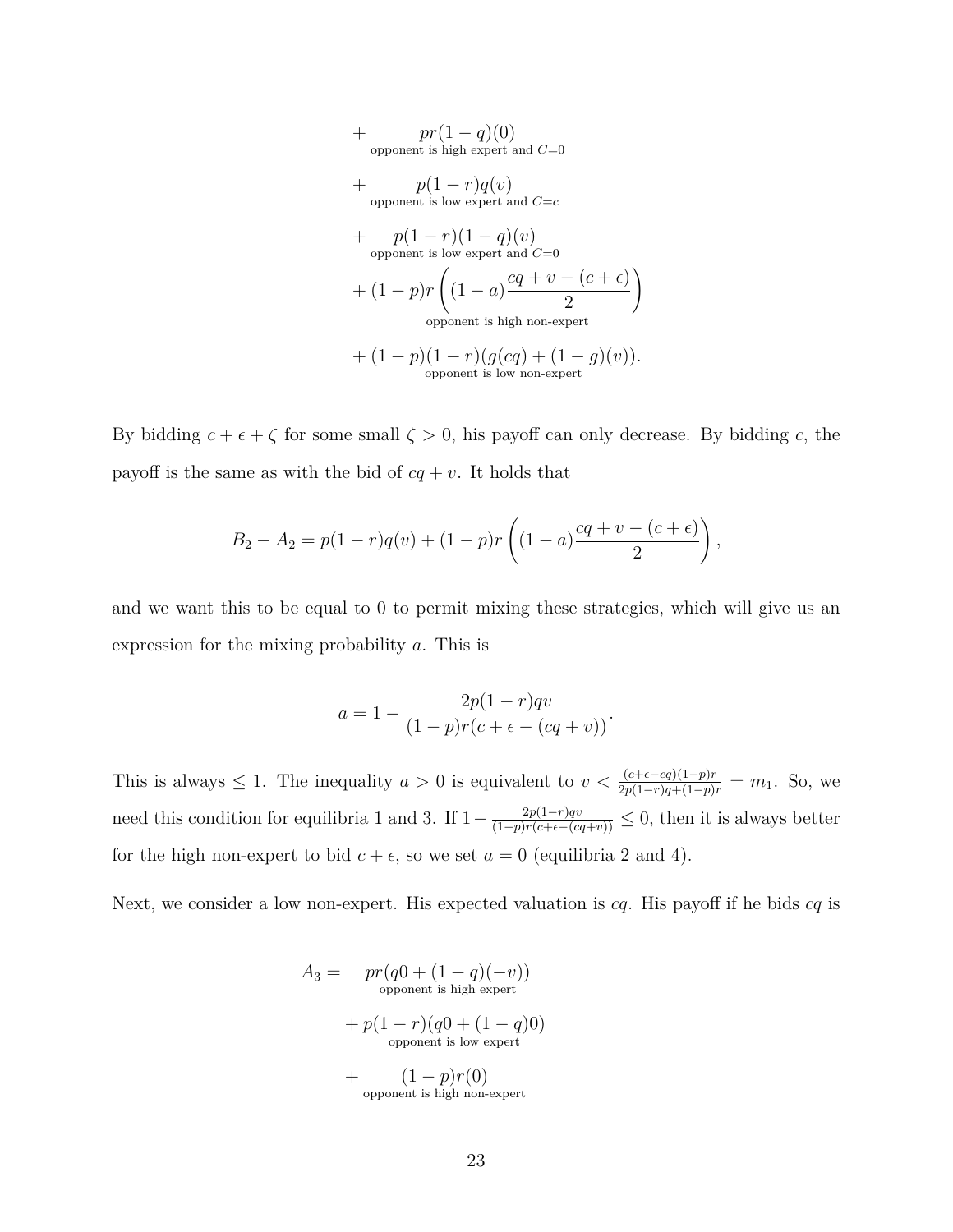+ 
$$
(1-p)(1-r)(g(cq-v)+(1-g)0)
$$
.  
opponent is low non-expert

His payoff if he bids  $v$  is

$$
B_3 = \n\begin{aligned}\n\text{pr}(q0 + (1 - q)0) \\
\text{opponent is high expert} \\
&+ p(1 - r)(q0 + (1 - q)0) \\
\text{opponent is low expert} \\
&+ (1 - p)r(0) \\
\text{opponent is high non-expert} \\
&+ (1 - p)(1 - r)\left(g\frac{cq - v}{2}\right).\n\end{aligned}
$$
\n
$$
\text{opponent is low non-expert}
$$

It must hold that  $A_3 = B_3$  to permit mixing these strategies, from which we get an expression for the mixing probability *g* which is

$$
g = \frac{2pr(1-q)v}{(1-p)(1-r)(cq-v)}.
$$

This expression is always non-negative, and it is *<* 1 iff

$$
v < \frac{c(1-p)(1-r)q}{2pr(1-q) + (1-p)(1-r)} = m_2.
$$

If  $v \geq m_2$ , then we set  $g = 1$  (which corresponds to strategy  $u^{LNE}$ ).

This ends the proof.

Notice that as  $\epsilon$  goes to 0, the bidding strategies of Lemma [5](#page-20-0) approach the strategies of the main Lemma [2.](#page-0-0) This means that the analogues of Proposition [1](#page-0-0) and Proposition [2](#page-0-0) will continue to hold with the alternative tie-breaking rule.

 $\Box$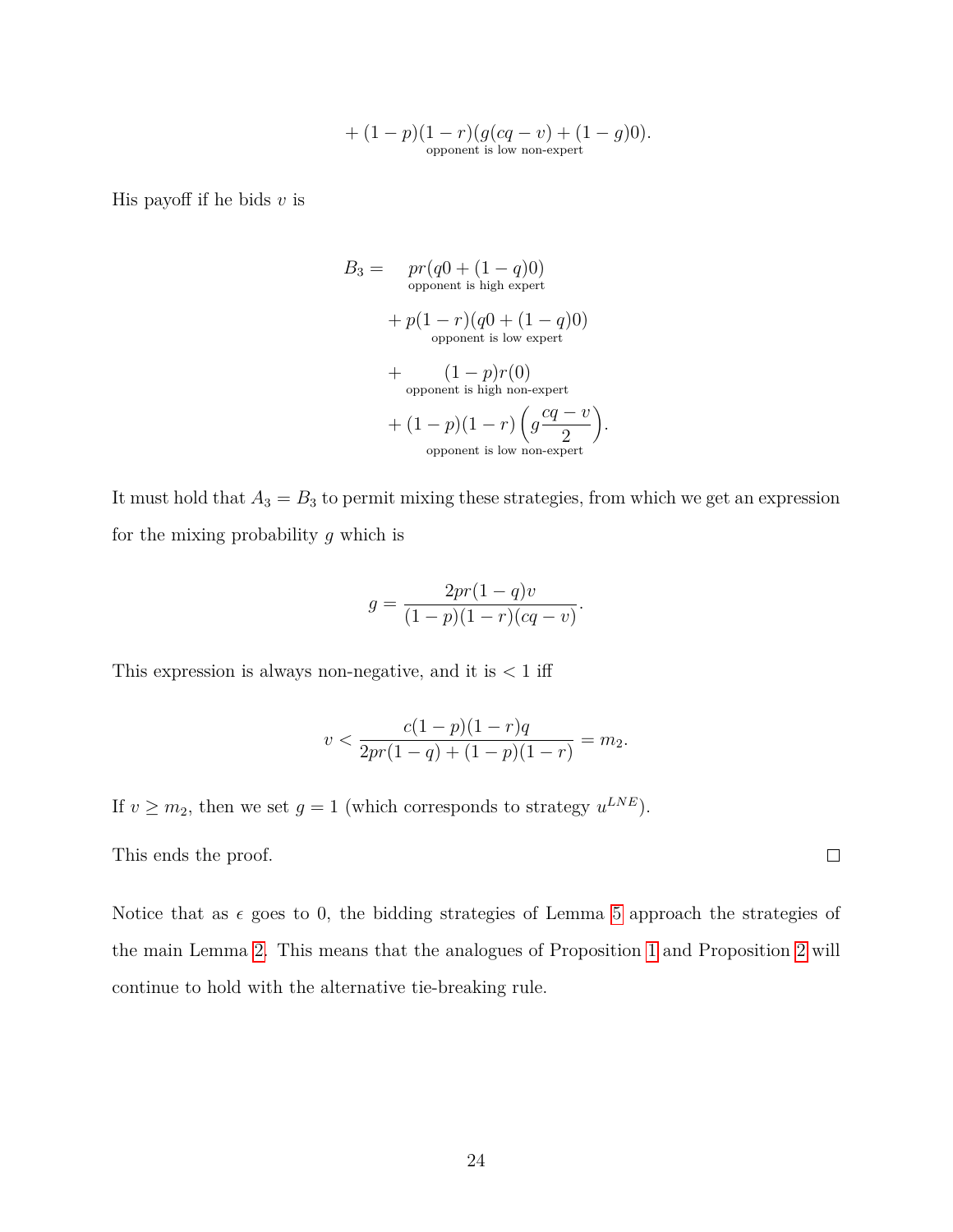## <span id="page-24-0"></span>**B.4 Distribution of Bidders' Private Value**

In the main model, we assumed that *V* has binary distribution with support  $\{0, v\}$ . In this section we relax that assumption and show that our main result, that non-experts sometimes bid more than their expected value, still holds. More specifically, for  $k \geq 2$ , we assume that the private value of each bidder is  $V = \frac{i \cdot v}{k-1}$  with probability  $r_i$ , where  $i \in \{0, 1, \ldots, k-1\}$ and  $\sum_{i=0}^{k-1} r_i = 1$ . In the main model, we had  $k = 2$ ,  $r_2 = r$ , and  $r_1 = 1 - r$ .

The tie-breaking rule is a generalization of what we had in the main model. We assume that in case of a tie the bidder with the highest private value wins. If the two bidders have the same private value, then the non-expert wins. If both bidders have the same private value and the same expertise level, then the winner is determined with a fair coin toss.

To simplify the analysis, we assume that  $\delta = 0$  and only focus on the bids in the second stage. It is easy to see that it is weakly dominant for all the experts to bid their true valuation. In other words, if an expert has private value  $\frac{i \cdot v}{k-1}$ , he will bid  $\frac{i \cdot v}{k-1}$  when the common value is low  $(C = 0)$ , and  $c + \frac{i \cdot v}{k - 1}$  $\frac{i \cdot v}{k-1}$ , when the common value is high (*C* = *c*). We also assume that  $v \leq c \cdot \min\{q, 1-q\}$  (which corresponds to the condition  $v \leq \min\{M_1, M_2\}$  of our main model).

We show that, in equilibrium, non-experts will mix between at most three different bids. More specifically, if a non-expert is of type *i*, meaning that his private value is  $\frac{i \cdot v}{k-1}$ , he will mix between  $\frac{(i+1)\cdot v}{k-1}$ ,  $c \cdot q + \frac{i \cdot v}{k-1}$  $\frac{i \cdot v}{k-1}$ , and  $c + \frac{(i-1) \cdot v}{k-1}$  $\frac{(-1)^n v}{k-1}$ . The bid  $\frac{(i-1)v}{k-1}$  is employed because he wants to lose against the experts of higher type when  $C = 0$ . The bid  $c \cdot q + \frac{i v}{l}$  $\frac{i \cdot v}{k-1}$  is used because this is his expected valuation and this is the bid he wants to have against a non-expert. The bid  $c + \frac{(i-1)\cdot v}{k-1}$  $\frac{(-1)^n v}{k-1}$  is used because he wants to win against an expert of lower type when  $C = c$ .

The reason that bidders use only these three bids in equilibrium is that, assuming that the opponent also uses the same strategy in equilibrium, every other bid is dominated by at least one of these three. The intuition is as follows. A bid  $y \in [0, cq)$  will lose against all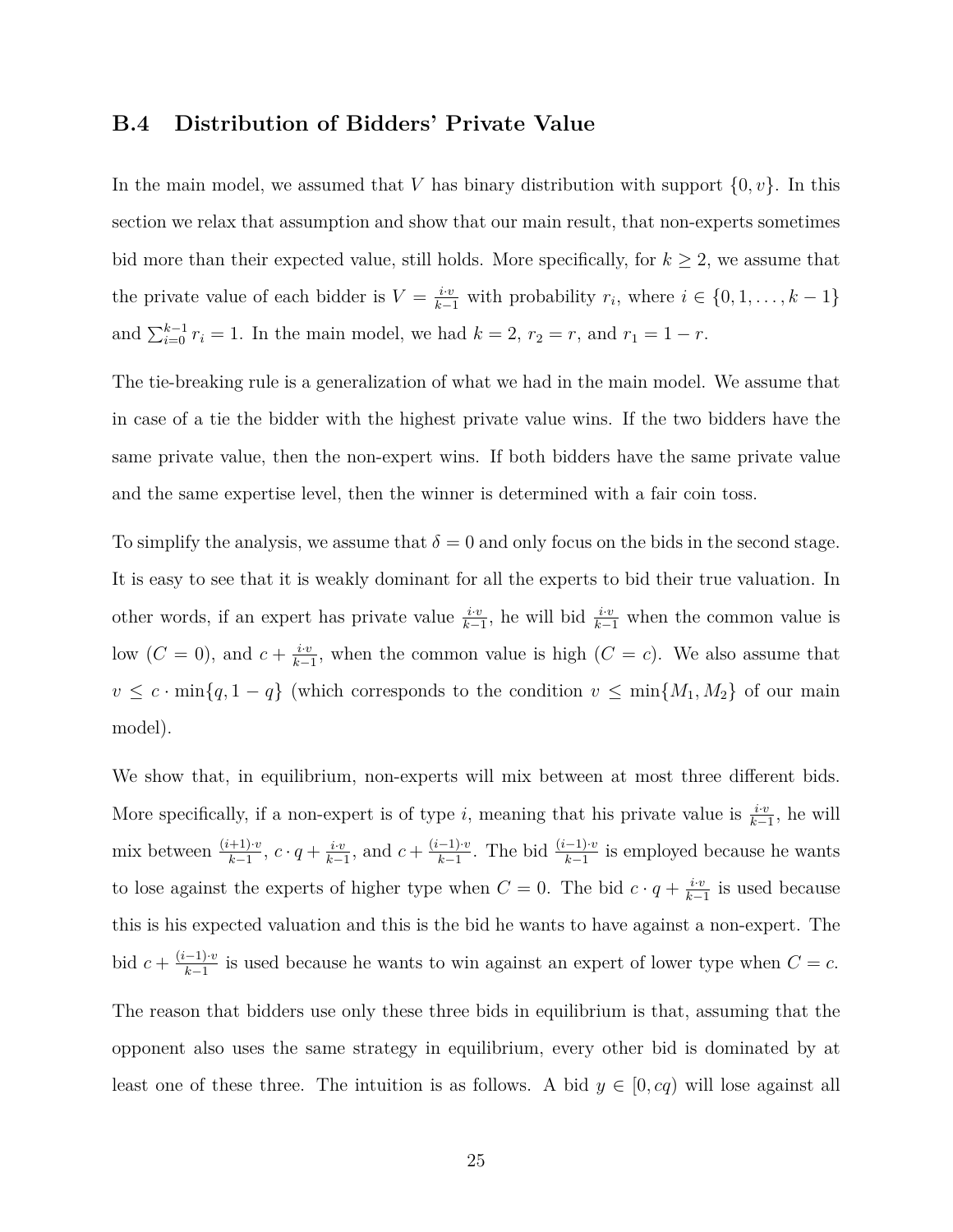the bids in  $|cq, +\infty$  and will win only against some bids in  $|0, v|$ . But a bid in  $|0, v|$  means that either the opponent is an expert and  $C = 0$ , in which case we want to win against bids in  $[0, v_i]$  and lose against bids in  $[v_{i+1}, v]$ , or the opponent is a non-expert who happened to underbid, in which case we want to win all the time, something achieved by the bid of  $cq + v_i$ . So, depending on the parameters of the model, *y* is dominated by either  $v_{i+1}$  or  $cq + v_i$ . When these two give the same payoff, i.e. when the non-expert is mixing between the two, *y* is dominated by both.

Similarly, a bid  $y \in [cq, c)$  will lose against all the bids in  $[c, +\infty)$ , will win against all bids in  $[0, v]$ , and will win against some bids in  $[cq, cq + v]$ . But a bid in  $[cq, cq + v]$  means that the opponent is a non-expert, in which case we want to win against all bids in  $[cq, cq + v<sub>i-1</sub>]$ and lose against bids in  $[cq + v_{i+1}, cq + v]$ . So, *y* is dominated by the bid  $cq + v_i$ .

Finally, a bid  $y \in [c, +\infty)$  will win against all bids in  $[0, cq + v]$ , and will win against some bids in  $[c, +\infty)$ . But a bid in  $[c, +\infty)$  means that either the opponent is an expert and  $C = c$ , in which case we want to win against bids in  $[c, c + v_{i-1}]$  and lose against bids in  $[c + v_i, v]$ , or the opponent is a non-expert who happened to overbid, in which case we want to lose all the time, something achieved by the bid of  $cq + v_i$ . So, depending on the parameters of the model, *y* is dominated by either  $c + v_{i-1}$  or  $cq + v_i$ . When these two give the same payoff, i.e. when the non-expert is mixing between the two, *y* is dominated by both.

Suppose that the non-experts of type *i* will bid  $\frac{(i+1)\cdot v}{k-1}$  with probability  $\theta_{i,1}$ ,  $c \cdot q + \frac{i \cdot v}{k-1}$  with probability  $\theta_{i,2}$ , and  $c + \frac{(i-1)\cdot v}{k-1}$  with probability  $\theta_{i,3}$ , where  $\theta_{i,1} + \theta_{i,2} + \theta_{i,3} = 1$ . It holds that  $\theta_{0,3} = 0$  and  $\theta_{k-1,1} = 0$ .

The expected payoff of a non-expert of type  $i < k - 1$  when he bids  $\frac{(i+1)\cdot v}{k-1}$  is

$$
\Phi_i = (1-p) \left( \sum_{j=0}^{i-1} r_j \theta_{j,1} \left( cq + \frac{iv}{k-1} - \frac{(j+1)v}{k-1} \right) + \frac{1}{2} r_i \theta_{i,1} \left( cq + \frac{iv}{k-1} - \frac{(i+1)v}{k-1} \right) \right) + p(1-q) \sum_{j=0}^{i} \frac{v(i-j)r_j}{k-1}.
$$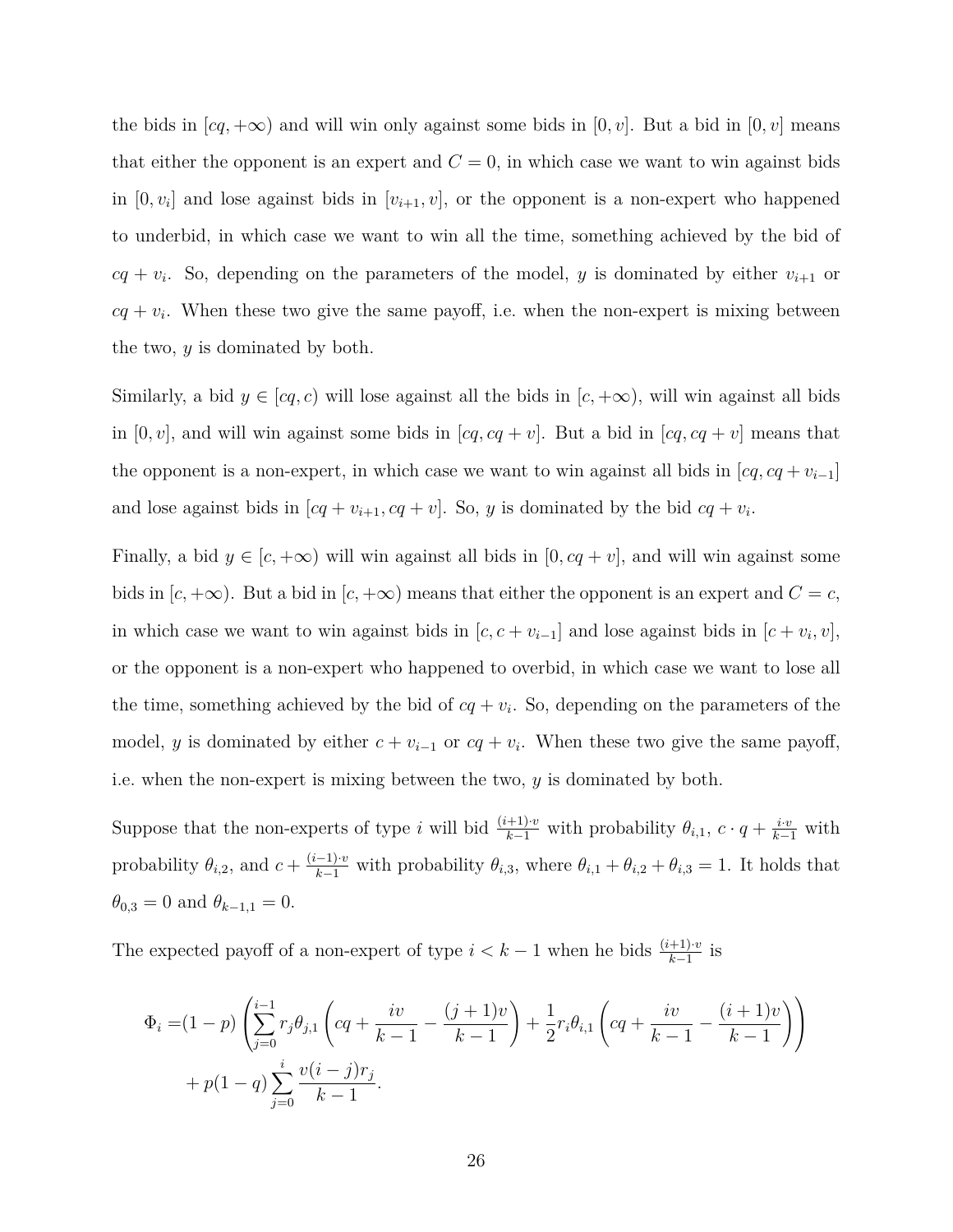The expected payoff of a non-expert of type *i* when he bids  $c \cdot q + \frac{i \cdot v}{l}$  $\frac{i \cdot v}{k-1}$  is

$$
\Psi_i = (1-p) \left( \sum_{j=0}^{k-1} r_j \theta_{j,1} \left( cq + \frac{iv}{k-1} - \frac{(j+1)v}{k-1} \right) + \sum_{j=0}^{i-1} r_j \theta_{j,2} \left( \frac{iv}{k-1} - \frac{jv}{k-1} \right) \right) + p(1-q) \sum_{j=0}^{k-1} \frac{v(i-j)r_j}{k-1}.
$$

The expected payoff of a non-expert of type  $i > 0$  when he bids  $c + \frac{(i-1)\cdot v}{k-1}$  $\frac{(-1)\cdot v}{k-1}$  is

$$
\Omega_{i} = (1-p) \left( \sum_{j=0}^{k-1} r_{j} \theta_{j,1} \left( cq + \frac{iv}{k-1} - \frac{(j+1)v}{k-1} \right) + \sum_{j=0}^{i-1} r_{j} \theta_{j,3} \left( cq - c + \frac{iv}{k-1} - \frac{(j-1)v}{k-1} \right) + \sum_{j=0}^{k-1} r_{j} \theta_{j,2} \left( \frac{iv}{k-1} - \frac{jv}{k-1} \right) + \frac{1}{2} r_{i} \theta_{i,3} \left( cq - c + \frac{iv}{k-1} - \frac{(i-1)v}{k-1} \right) + p \left( (1-q) \sum_{j=0}^{k-1} \frac{v(i-j)r_j}{k-1} + q \sum_{j=0}^{i-1} r_{j} \left( \frac{iv}{k-1} - \frac{jv}{k-1} \right) \right).
$$

Consider the case where  $\theta_{i,1} > 0$  for every  $i < k-1$ ,  $\theta_{i,2} > 0$  for every  $i$ , and  $\theta_{i,3} > 0$  for every  $i > 0$ . In other words, all types of non-experts are mixing between all their potential bids. This case corresponds to the equilibrium in case 1 of Lemma [2.](#page-0-0) To find all the probabilities *t*, we need to solve the system

$$
\Phi_i = \Psi_i, \quad \text{for } i \in \{0, 1, \dots, k-2\}
$$
  
\n
$$
\Psi_i = \Omega_i, \quad \text{for } i \in \{1, 2, \dots, k-1\}
$$
  
\n
$$
\theta_{0,3} = 0
$$
  
\n
$$
\theta_{k-1,1} = 0
$$
  
\n
$$
\sum_{m=1}^3 \theta_{i,m} = 1, \quad \text{for } i \in \{0, 1, \dots, k-1\}.
$$

The solution to this system for  $k = 2$  is

$$
\theta_{0,1} = \frac{2p(q-1)r_1v}{(p-1)r_0(cq-v)}
$$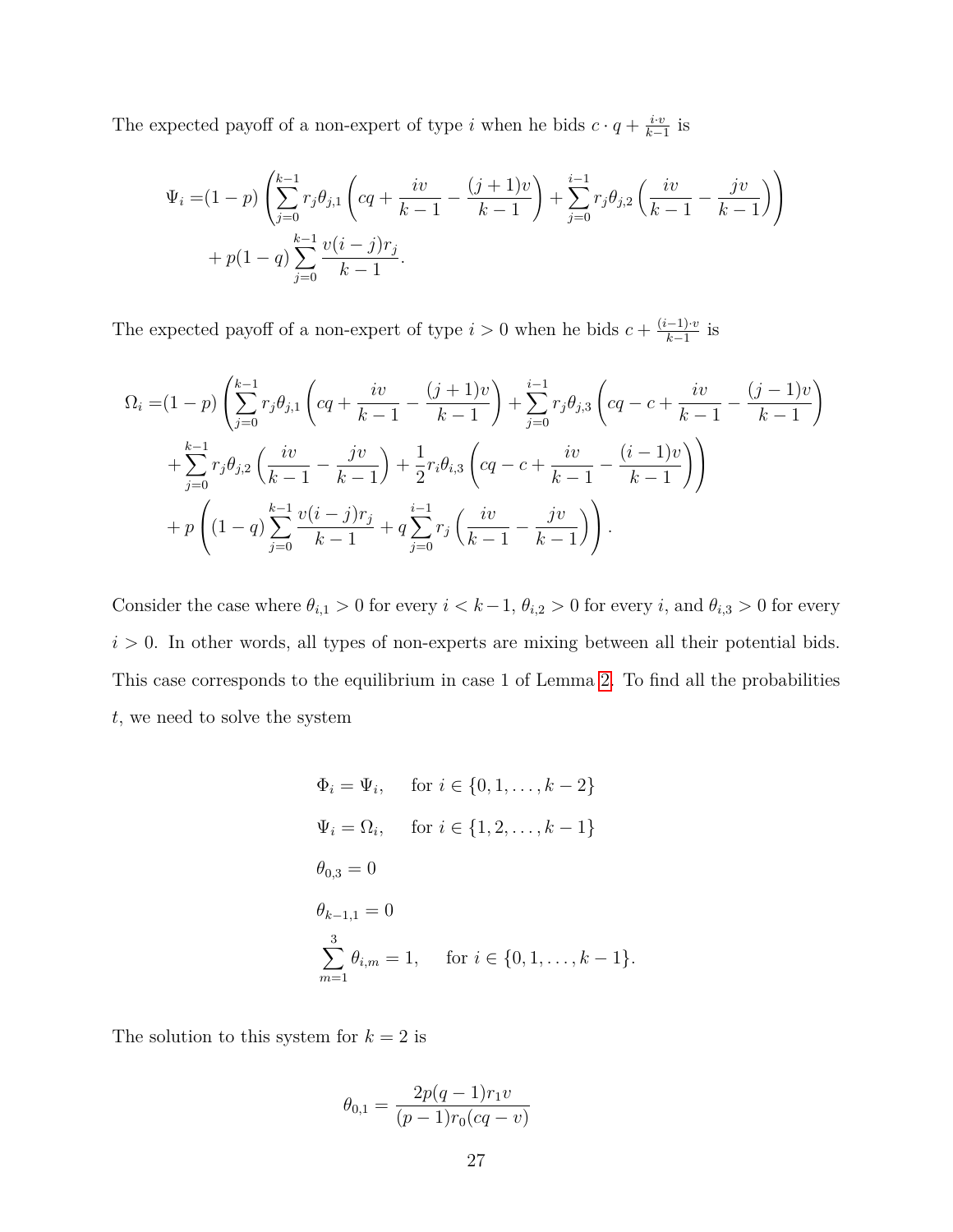$$
\theta_{0,2} = 1 - \frac{2p(q-1)r_1v}{(p-1)r_0(cq-v)}
$$
  
\n
$$
\theta_{0,3} = 0
$$
  
\n
$$
\theta_{1,1} = 0
$$
  
\n
$$
\theta_{1,2} = 1 - \frac{2pqr_0v}{(p-1)r_1(c(q-1)+v)}
$$
  
\n
$$
\theta_{1,3} = \frac{2pqr_0v}{(p-1)r_1(c(q-1)+v)},
$$

which is the same as our solution in the main body of the paper  $(\theta_{1,2} = a \text{ and } \theta_{0,1} = g)$ . The solution to the system for  $k=3$  is

$$
\theta_{0,1} = \frac{2v(2cq(p(q-1)r_1 + 2(p-1)r_0) + v(-p(q-1)(r_1 - 2r_2) - 4(p-1)r_0))}{(p-1)r_0(4c^2q^2 + 4cqv - 7v^2)}
$$
\n
$$
\theta_{0,2} = \frac{(2cq - v)((p-1)r_0(2cq - v) - 2p(q-1)r_1v) - 4p(q-1)r_2v^2}{(p-1)r_0(4c^2q^2 + 4cqv - 7v^2)}
$$
\n
$$
\theta_{0,3} = 0
$$
\n
$$
\theta_{1,1} = \frac{2v(2cq(p(q-1)r_2 - (p-1)r_0) + v(p(q-1)(2r_1 + 3r_2) + (p-1)r_0))}{(p-1)r_1(4c^2q^2 + 4cqv - 7v^2)}
$$
\n
$$
\theta_{1,2} = \left(16c^4(p-1)(q-1)^2q^2r_1 - 16c^3(q-1)qv(r_2(pq^2 - (p+1)q + p) + r_0(p((q-1)q + 1) + q - 1) + (p-1)r_1)\right)
$$
\n
$$
+ 4c^2v^2(2r_0(pq((q-1)q + 4) - 1) + 3q^2 - 4q + 1)
$$
\n
$$
+ r_1(p(-6(q-1)q - 3) + 18(q - 1)q + 7) - 2r_2(pq((q-2)q + 5) - 3) + q(2 - 3q))\right)
$$
\n
$$
+ 4c^3(r_0(p(q(13q - 12) - 2) + 5q + 2) + r_1(p(8(q - 1)q - 3) + 7)
$$
\n
$$
+ r_2(p(q(13q - 14) - 1) - 5q + 7)) + 7v^4(2r_0(-3pq + p - 1)
$$
\n
$$
+ 2r_2(3pq - 2p - 1) + (3p - 7)r_1)\right)
$$
\n
$$
\int \left((p-1)r_1(4c^2(q-1)^2 - 4c(q - 1)v - 7v^2)(4c^2q^2 + 4cqv - 7v^2)\right)
$$
\n
$$
\theta_{1,3} = \frac{
$$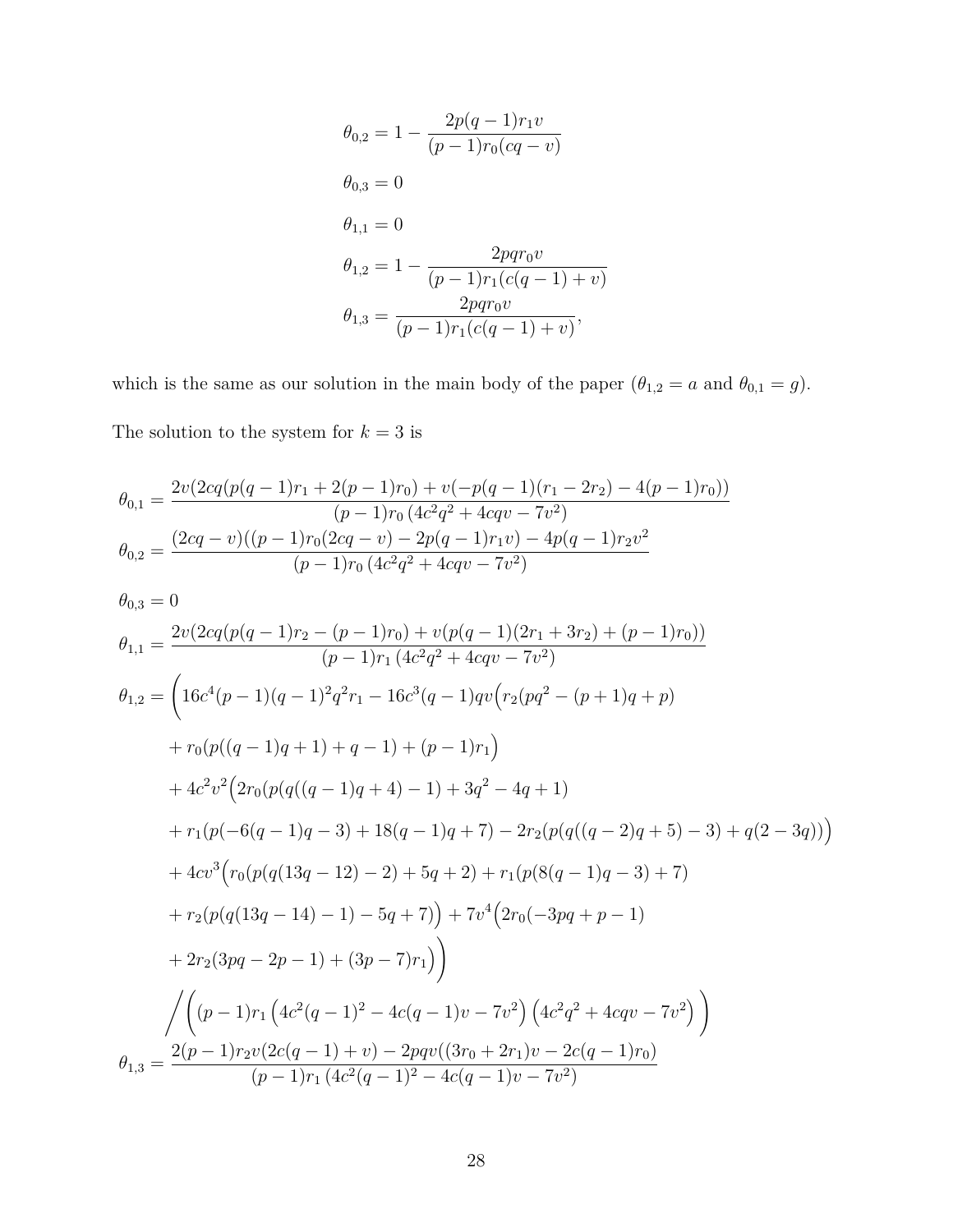$$
\theta_{2,1} = 0
$$
\n
$$
\theta_{2,2} = \frac{(p-1)r_2(2c(q-1)+v)^2 + 2pqv(2r_0v - r_1(2c(q-1)+v))}{(p-1)r_2(4c^2(q-1)^2 - 4c(q-1)v - 7v^2)}
$$
\n
$$
\theta_{2,3} = \frac{2pqv(r_1(2c(q-1)+v) - 2r_0v) - 8(p-1)r_2v(c(q-1)+v)}{(p-1)r_2(4c^2(q-1)^2 - 4c(q-1)v - 7v^2)}.
$$

Even though we can analytically solve the system for larger values of *k*, the closed-form solution does not have any meaningful pattern. In the following example, we numerically solve the system for the case of  $k = 20$ , which would be an approximation of uniform continuous distribution of *v*.

Figure [10](#page-28-0) shows a plot of the three mixing probabilities as functions of the private value of a non-expert for  $k = 20$  and small *v*. We can see that as the private value increases, the probability of underbidding decreases and the probability of overbidding increases.

<span id="page-28-0"></span>

Figure 10: Mixing probabilities as a function of the private value. Blue is for underbidding, orange for bidding the expected valuation, and green for overbidding. The plot is for  $k = 20$ ,  $r_i = 1/k$  for  $i \in \{0, \ldots, k - 1\}, c = 1, q = 0.5, p = 0.999$ , and  $v = 0.0006$ .

As *v* increases, we will get different equilibria where some types of non-experts don't mix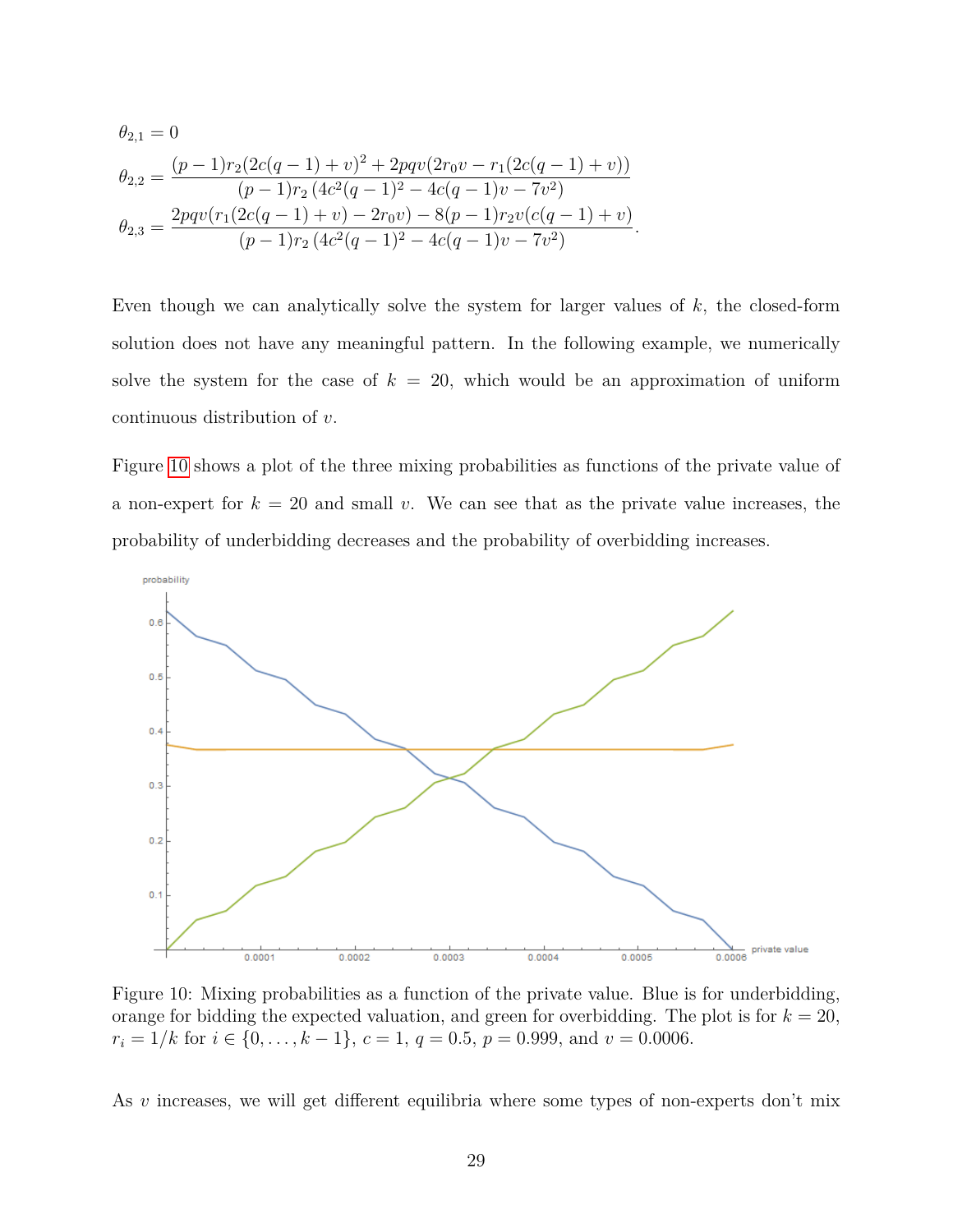between all their potential bids, i.e., some  $\theta_{i,1}$ 's become 0. A complete analysis of the equilibrium is beyond the scope of this paper as the number of cases in equilibrium analysis grows exponentially in *k* as *v* increases; however, the general pattern is that as *v* increases, non-experts bid more aggressively. This is consistent with our findings in the main body of the paper.

#### <span id="page-29-0"></span>**B.5 Signaling Using Closing Format: Soft versus Hard Close**

In this section, we consider a situation in which the platform lets the sellers to decide whether to sell in an auction with hard-close or soft-close format. We call the seller of an item with high common value a high-type seller, and the seller of an item with low common value a low-type seller. A seller is high-type with probability *q* where *q* is common knowledge. A seller naturally knows his own type; experts also know the seller's type (since they know the common value of items being offered). But non-experts do not know the seller's type. We investigate whether a seller can signal his type using the closing format (soft versus hard). In particular, we derive conditions for existence of a separating equilibrium.

A seller sets his closing format *F* (soft or hard). For a format *F*, we assume that all nonexperts have the same belief about a seller who uses *F*. In general, non-experts' belief about a format is the probability that they think a seller using that format is high-type. However, since we only consider pure strategy Nash equilibria of the game, non-experts' belief about a format is limited to three possibilities: Low  $(L)$ , High  $(H)$ , and Unknown  $(X)$ . In belief *L*, non-experts believe that a seller using format *F* is always a low-type seller. In belief *H*, non-experts believe that a seller using format *F* is always a high-type seller. Finally, in belief *X*, non-experts cannot infer anything about the seller's type and believe that the seller is high-type with probability *q*.

Non-experts have beliefs about each format *F*. In equilibrium, the beliefs must be consistent with sellers' strategies. In particular, if both types of sellers use the same format in (a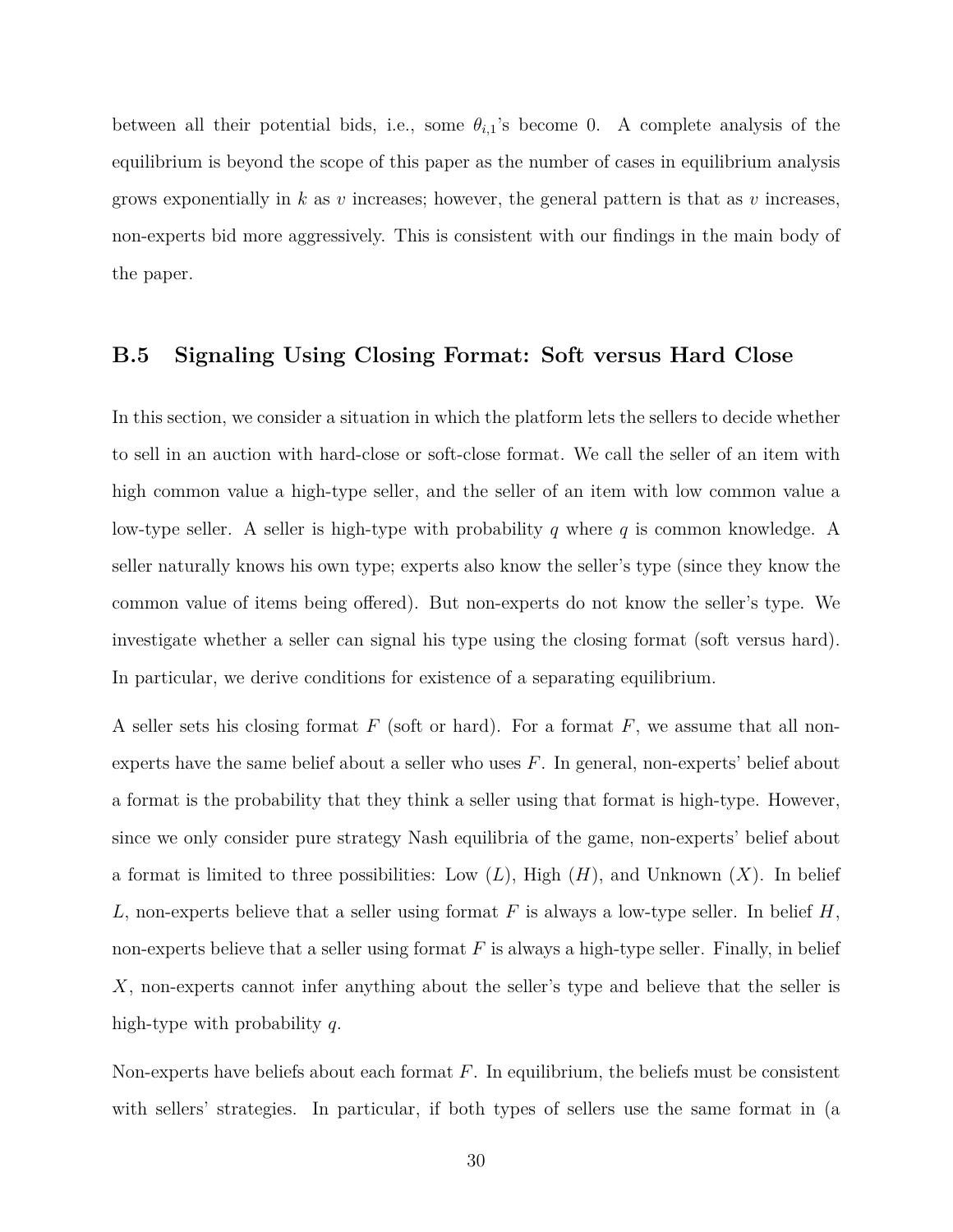pooling) equilibrium, non-experts' belief for that format must be *X*. If the two types of sellers use different formats in (a separating) equilibrium, non-experts' belief for the format used by the low-type seller must be *L* and for the format used by the high-type seller must be *H*. Furthermore, in an equilibrium, given the non-experts' beliefs, sellers should not be able to benefit from changing their strategies.

We use the following notation to explain the results of this section: Let  $\pi_T^B(F)$ , where  $T \in \{L, H\}$  and  $B \in \{L, H, X\}$  denote the expected profit of a seller who uses mechanism  $F \in \{soft, hard\}$  and has type *T*, and non-experts believe has type *B*.

**Lemma 6.** For any  $B \in \{L, H\}$  and any  $T \in \{L, H\}$  we have  $\pi_T^B(\text{soft}) = \pi_T^B(\text{hard})$ *. In other words, if non-experts have no uncertainty about the type of the seller*  $(B \neq X)$ *, softclose and hard-close formats both lead to the same revenue for the seller (no matter what type the seller is).*

*Proof.* Note that when non-experts have no uncertainty about the type of the seller, they do not infer anything from other bidders' bids, and do not update their expected value. The auction reduces to a full-information second price auction in this case.  $\Box$ 

The seller's revenue, in each case, is given by

$$
\pi_H^H(soft) = \pi_H^H(hard) = c + r^2v
$$

$$
\pi_L^L(soft) = \pi_L^L(hard) = r^2v
$$

$$
\pi_H^L(soft) = \pi_H^L(hard) = \begin{cases} cp^2 + rv(2(1-p)p(1-r) + r) & \text{if } v \leq c \\ cp(2(1-p)r + p - 2(1-p)r^2) + r^2v & \text{if } v > c. \end{cases}
$$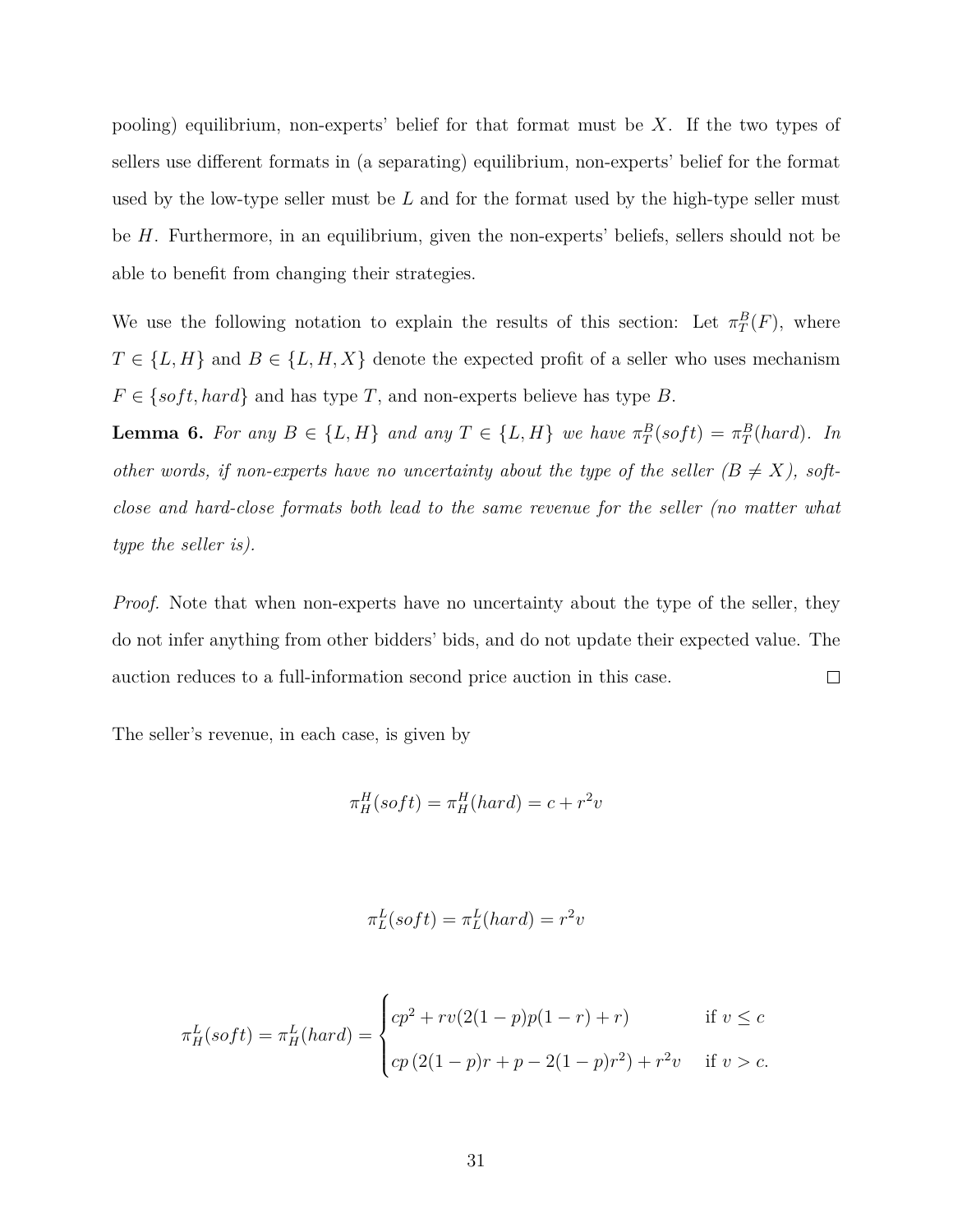$$
\pi_L^H(\text{soft}) = \pi_L^H(\text{hard}) = \begin{cases} c(1-p)^2 + rv(2(1-p)p(1-r) + r) & \text{if } v \leq c \\ c(1-p)(p(2(1-r)r-1) + 1) + r^2v & \text{if } v > c. \end{cases}
$$

#### **Lemma 7.** *No separating equilibrium exists.*

*Proof.* Assume for sake of contradiction that there is a separating equilibrium in which the low-type uses format  $F$  and the high-type uses format  $F'$ . Note that, using the above expressions, we have  $\pi_L^L(F) < \pi_L^H(F) = \pi_L^H(F')$  for any *F* and *F'*. Therefore, the low-type benefits from mimicking, contradicting the equilibrium condition.  $\Box$ 

Depending on out-of-equilibrium beliefs, the game could have multiple pooling equilibria (both soft- and hard-close). We can show that soft-close is always a pooling equilibrium. Furthermore, for regions in which hard-close provides higher expected revenue for the hightype seller, as shown in Figure [6,](#page-0-0) hard-close is also a pooling equilibrium. The intuitive criterion is not sufficient for refining the equilibrium set to a unique equilibrium. However, we can show that only soft-close pooling equilibrium can survive the D1 criterion refinement. Intuitively, the high-type always gains more (loses less) than low-type by deviating to softclose format in a hard-close pooling equilibrium. Therefore, out-of-equilibrium beliefs on soft-close auction, subject to D1 requirement, is high. This makes the deviation to soft-close always profitable (in a hypothetical hard-close equilibrium). Therefore, hard-close pooling equilibrium cannot survive D1 criterion refinement. This is formally proved in the following lemma.

#### <span id="page-31-0"></span>**Lemma 8.** *A hard-close pooling equilibrium cannot survive D1 criterion refinement.*

*Proof.* Assume for sake of contradiction that there is a hard-close pooling equilibrium. Let *z* be the buyer's belief, the probability that the seller is high-type, on observing the soft-close format. We show that for any  $z < 1$ , if a low-type seller weakly benefits from deviating to soft-close, a high-type seller strictly benefits from deviating. Then, according to D1 criterion,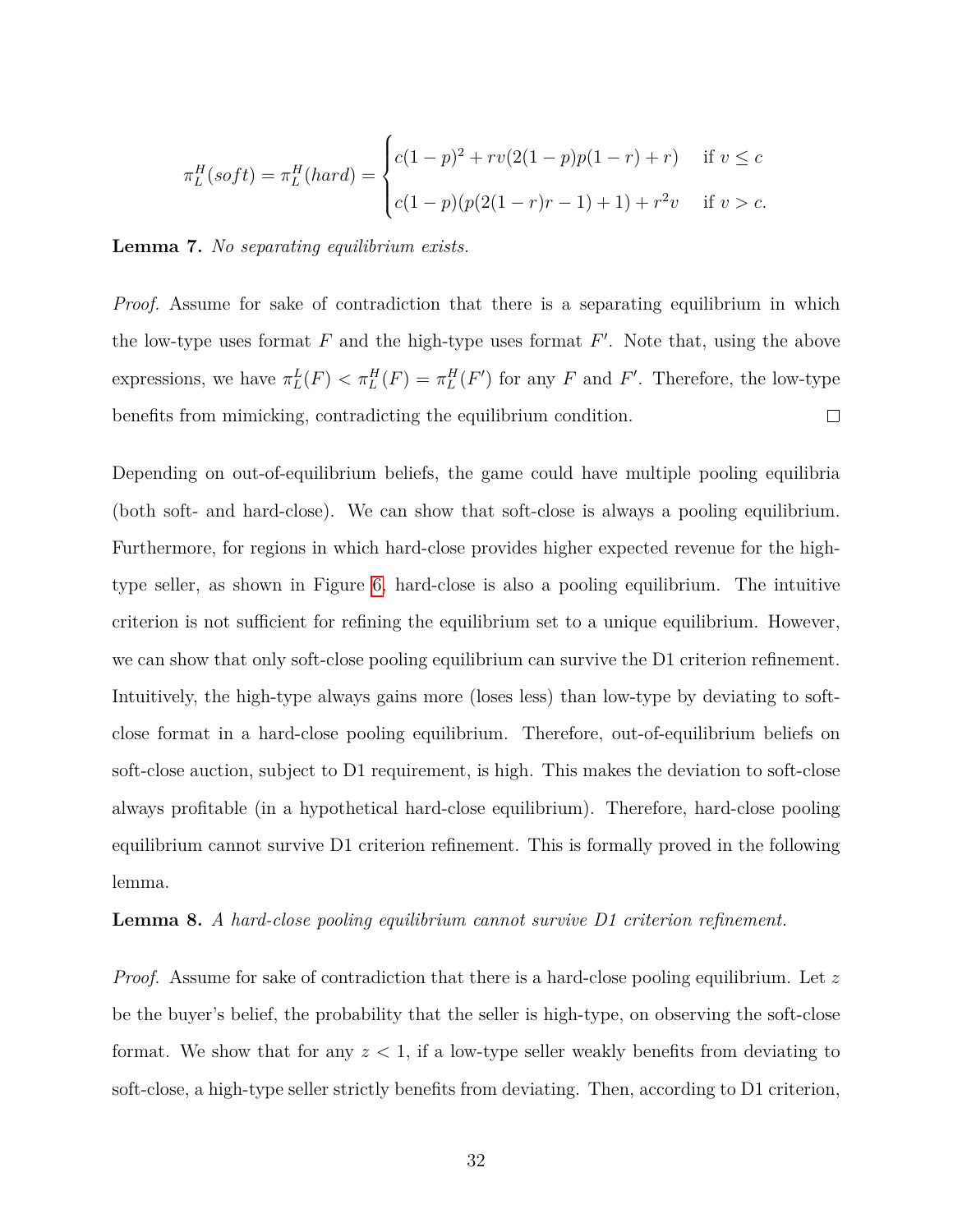this implies that out-of-equilibrium belief on soft-close has to be high. Therefore, hard-close cannot be an equilibrium.

Assume for sake of contradiction that there is a *z* for which a low-type seller weakly benefits from deviating to soft-close, but a high-type seller does not strictly benefit from deviating to soft-close. First, note that if both buyers are non-experts, the equilibrium outcome is not affected by the type of the seller. In other words, both types of sellers would have the same revenue in each closing format. Similarly, if both buyers are experts, the equilibrium outcome is not affected by the closing format. Therefore, to compare the benefit of deviation (for sellers), we can assume that the buyers have different levels of expertise: an expert and a non-expert.

If the expert is low-value, then the revenue is zero in both hard-close and soft-close formats for the low-type seller. The revenue for the high-type seller is always greater than or equal in soft-close (always *c*) than in hard-close (at most *c*, depending on the value of *z* and whether the non-expert is using an aggressive strategy or not).

Finally, consider the case that the expert is high-value. First, assume that the non-expert is also high-value. In this case, the revenue of soft-close for high-type seller is always *c* and for low-type seller is always *v*. The revenue of hard-close for the low-type seller is always *v*. Therefore, the low-type cannot prefer hard-close to soft-close in this sub-case. Next, assume that the non-expert is low-value. In this case, the revenue of the auction in both soft-close and hard-close cases is determined by the bid of the non-expert. A low-value non-expert has the exact same strategy in soft-close and hard-close formats. Furthermore, this strategy does not depend on whether the common value is high or low. Therefore, low-type and hightype sellers have the same revenue in the hard-close format and in the soft-close format. As shown, there is no case (for any *z*) in which a low-type seller benefits from deviating to soft-close while a high-type seller does not. Furthermore, it is easy to see that there are cases in which the high-type seller strictly benefits from this deviation. Therefore, according to